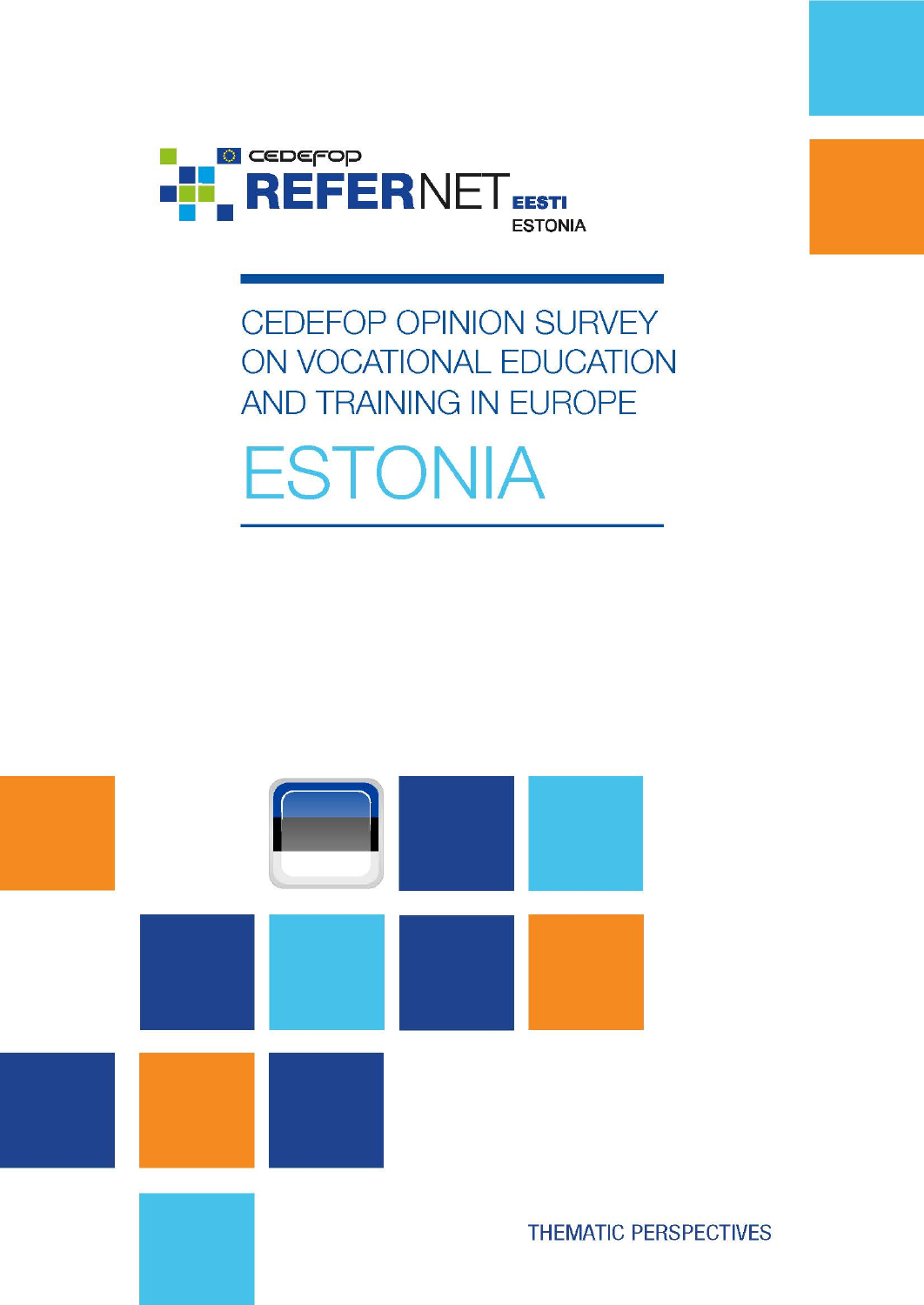

**REPUBLIC OF ESTONIA MINISTRY OF EDUCATION AND RESEARCH** 

Please cite this publication as: Murasovl, M. (2018). *Cedefop opinion survey on vocational education and training in Europe: Estonia*. Cedefop ReferNet thematic perspectives series. [http://libserver.cedefop.europa.eu/vetelib/2018/opinion\\_survey\\_VET\\_Estonia\\_Cedefop\\_ReferNet.](http://libserver.cedefop.europa.eu/vetelib/2018/opinion_survey_VET_Estonia_Cedefop_ReferNet.pdf) [pdf](http://libserver.cedefop.europa.eu/vetelib/2018/opinion_survey_VET_Estonia_Cedefop_ReferNet.pdf)

Author: Meeli Murasovl, Chief expert of vocational education, Ministry of Education and Research

Reviewed by Cedefop

© Estonian Ministry of Education and Research (Cedefop ReferNet Estonia), 2018 Reproduction is authorised, provided the source is acknowledged.

This thematic perspective was prepared based on data collected through the first Cedefop European public opinion survey on VET. The European report can be found at:

[http://www.cedefop.europa.eu/files/5562\\_en.pdf](http://www.cedefop.europa.eu/files/5562_en.pdf)

More information on the survey at: [http://www.cedefop.europa.eu/en/events-and](http://www.cedefop.europa.eu/en/events-and-projects/projects/opinion-survey-vocational-education-and-training-europe)[projects/projects/opinion-survey-vocational-education-and-training-europe](http://www.cedefop.europa.eu/en/events-and-projects/projects/opinion-survey-vocational-education-and-training-europe)

ReferNet is a network of institutions across Europe representing the 28 Member States, plus Iceland and Norway. The network provides Cedefop with information and analysis on national vocational education and training (VET). ReferNet also disseminates information on European VET and Cedefop's work to stakeholders in the EU Member States, Iceland and Norway. <http://www.cedefop.europa.eu/en/events-and-projects/networks/refernet>

The thematic perspectives series complements the general information on vocational education and training (VET) systems provided in ['VET in Europe' reports.](http://www.cedefop.europa.eu/en/publications-and-resources/country-reports/vet-in-europe-country-reports) The themes presented in the series feature high on the European agenda.

Thematic perspectives provide national overviews of specific themes in a common format and offer comparative dimension across the EU Member States, Iceland and Norway. They are available at: [http://www.cedefop.europa.eu/en/events-and](http://www.cedefop.europa.eu/en/events-and-projects/networks/refernet/thematic-perspectives)[projects/networks/refernet/thematic-perspectives](http://www.cedefop.europa.eu/en/events-and-projects/networks/refernet/thematic-perspectives)

The opinions expressed here do not necessarily reflect those of Cedefop. Thematic perspectives are co-financed by the European Union and ReferNet national partners. The publication has neither been edited nor proof-read by Cedefop's editing service.



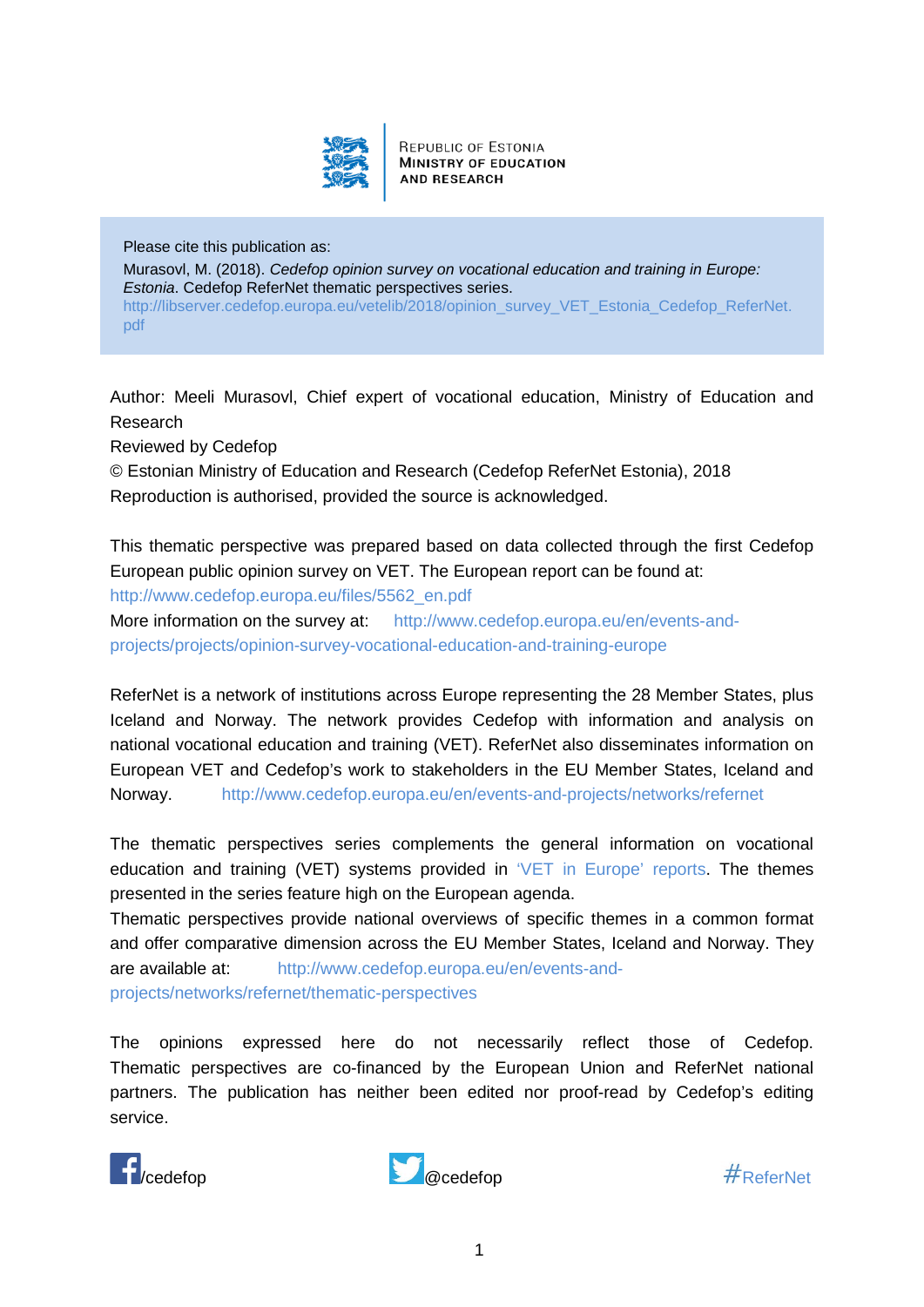# **Contents**

| CHAPTER 1.             |                                                                  |                                                  |  |  |  |  |
|------------------------|------------------------------------------------------------------|--------------------------------------------------|--|--|--|--|
| CHAPTER 2.             |                                                                  |                                                  |  |  |  |  |
|                        |                                                                  |                                                  |  |  |  |  |
|                        | 2.2. Recommending vocational education for the next generation14 |                                                  |  |  |  |  |
| CHAPTER 3.             |                                                                  |                                                  |  |  |  |  |
| CHAPTER 4.             |                                                                  |                                                  |  |  |  |  |
|                        |                                                                  |                                                  |  |  |  |  |
|                        | 4.2. Vocational education and labour market perspectives22       |                                                  |  |  |  |  |
|                        |                                                                  |                                                  |  |  |  |  |
| CHAPTER 5.<br>research |                                                                  | Main conclusions and recommendations for further |  |  |  |  |
|                        |                                                                  |                                                  |  |  |  |  |
|                        |                                                                  |                                                  |  |  |  |  |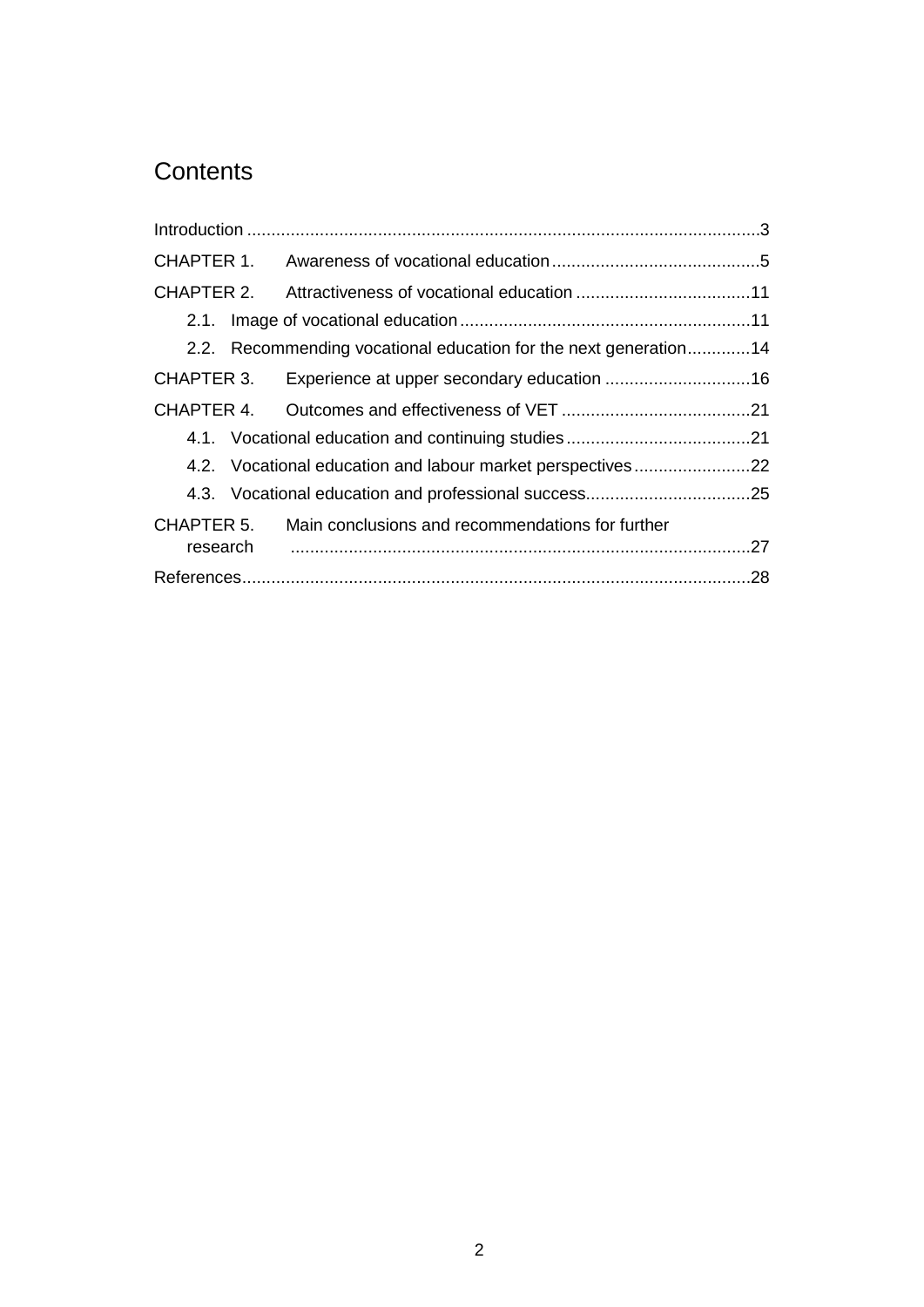### <span id="page-3-0"></span>Introduction

We have reached the point in Estonia, where the recession that hit at the beginning of the decade has been overcome, the economy is on the rise, but due to the demographic trends, more people are leaving the labour market than entering. The employers need employees with professional education and practical skills and the shortfall in skilled workers is becoming the main barrier in the growth process of Estonia's economy.

The Estonian lifelong learning strategy 2020 aims to create high-quality, flexible and diverse learning opportunities and career services that consider the development needs of the job market in order to increase the number of people with professional qualifications across various age groups and different regions in Estonia. The share of adults (aged 25-64) with no professional or vocational training was 28.5% in 2016 and has remained at a similar level for the last 3-4 years. The goal set in the lifelong learning strategy for 2020 is to reduce the share of adults without professional and vocational education to 25%, which is difficult to achieve (Annual analysis by the Ministry of Education and Research, 2017).

After basic school, young Estonian residents tend to continue their education in gymnasiums (general upper-secondary schools), rather than vocational schools. The Cedefop European public opinion survey on vocational education and training (henceforth the Cedefop survey) provides an insight into the opinions and views of the residents of Estonia on the vocational secondary education directed towards the youth, how satisfied they are with the education they received when at upper-secondary school and how they have managed after graduating. The aim of the survey is to understand the attitudes towards vocational education and training as well as gain a better understanding of the reasons to choose VET.

During the survey conducted among the residents of Estonia in June 2016, face-to-face interviews were held with 1,001 respondents who were at least 15 years old. The opinions and assessments of the residents of Estonia are compared to the results of other EU countries, which provides a significant international context for the results.

Previously the Ministry of Education and Research has ordered vocational education image and employer satisfaction surveys in Estonia (Pärtel and Petti, 2013; Nestor and Nurmela, 2013), also the post-basic school educational choices have been analysed and the question how is a stricter directing of the youth towards vocational education reasoned in an Estonian context (Järve et al., 2016). The following analysis refers to the results of these studies as well, and where appropriate, comparison with the Cedefop analysis is made.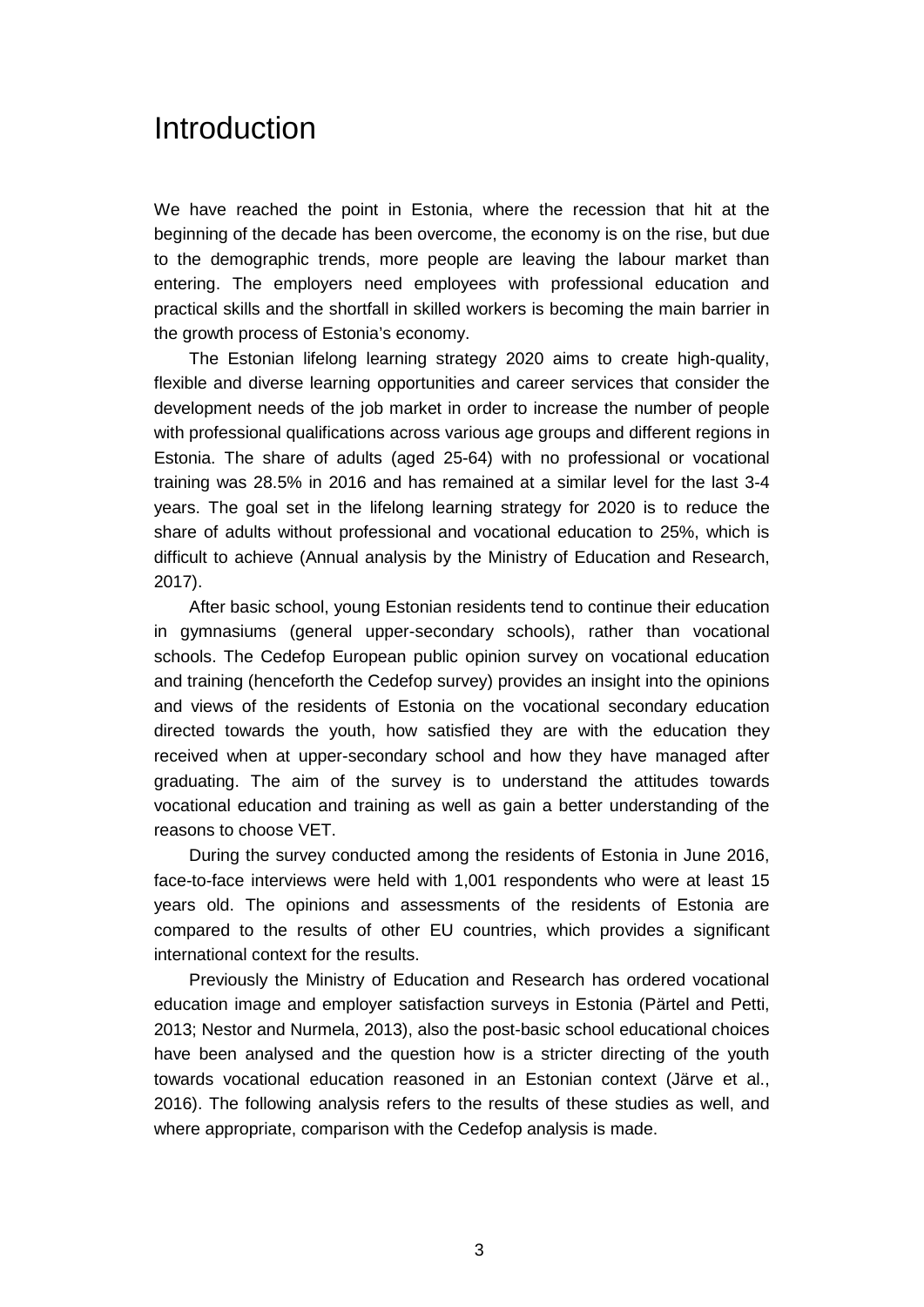The article's structure is based on the Cedefop survey structure, which includes four main topic areas. The first chapter discusses the awareness of the residents of Estonia of vocational education in general, what is their awareness regarding learning opportunities when finishing basic school, and which arguments affected their decisions of continuing their education. The second chapter analyses the attractiveness of vocational education, and assessments given to it in the society. The third chapter focusses on the experience during the studies where satisfaction with the studies and skill acquisition of people with vocational education and general upper secondary education is compared. The fourth chapter discusses the outcomes of vocational education both in terms of labour market and continuing education, and the actual lives of the graduates, and the conclusion part of the article sums up the survey results.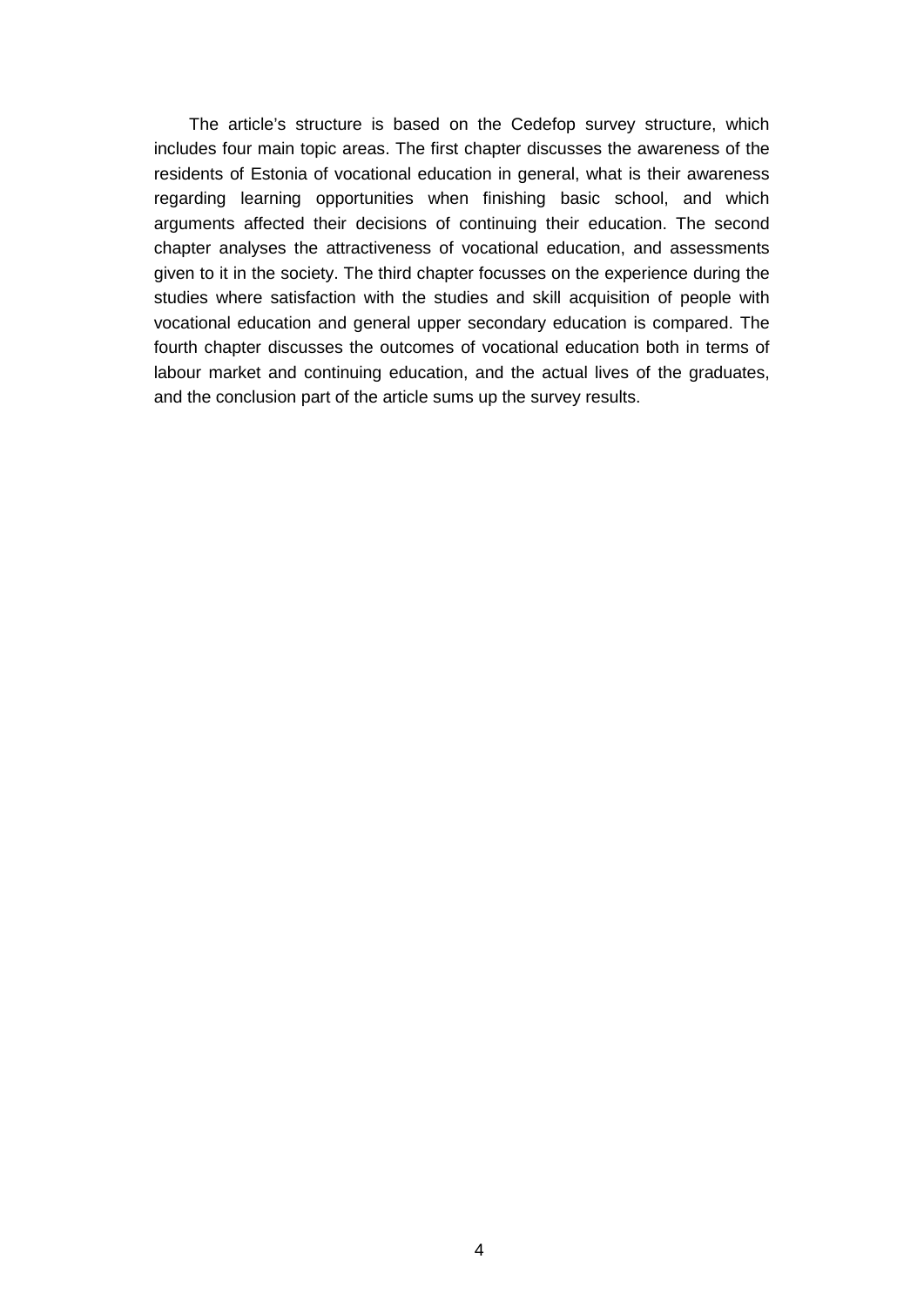### <span id="page-5-0"></span>CHAPTER 1. Awareness of vocational education

In order to make a conscious decision about continuing one's education, it is necessary to have information on what are the possibilities to continue learning, what are the known advantages and disadvantages of the choices, and possible obstacles.

The Cedefop survey results show that awareness and participation in vocational education is linked, and the countries, where, when finishing basic school, the students are informed about studying in vocational school, the rate of participants in vocational education is higher. Here, Estonia stands out as an exception. Although the Estonian residents' awareness of vocational education is high, and the level of students being informed when finishing basic school is one of the highest in Europe (only the youth in Slovakia and Slovenia are better informed), the participation in vocational education at secondary school level is considerably below the EU average when compared.

94% of the participants have heard of vocational education before the survey, which is a notably better result than the EU average (86%). For Estonian people, vocational education is mostly related with preparation for a specific occupation, but also with personal development, and continuous professional development in adult life. Also, 86% of the respondents agree with the statement that it takes place before starting working life. Although the majority of respondents (84%) relate vocational education primarily with the school environment, every third respondent out of four also relate vocational education with the work environment. Practical training and work-based learning has a very important role in vocational education, to embed the acquired skills and obtain actual work experience.

In Estonia, the basic school graduates are mostly 16 years old. Although the Estonian vocational education institutions are often unhappy with how poorly the young people, parents, and general education school teachers are informed of different professions and the vocational education opportunities, then based on the Cedefop survey, it can nevertheless be said that in general, Estonian people are very well informed about vocational education, compared to other EU countries.

A significant part of the Estonian respondents confirmed that they were well informed about the vocational education possibilities after finishing basic school. If the EU average agreeing with this statement is 57%, then in Estonia the rate is 80%. Only 18% of respondents say they were not given information about vocational education at the time, and 22% of the ones choosing general upper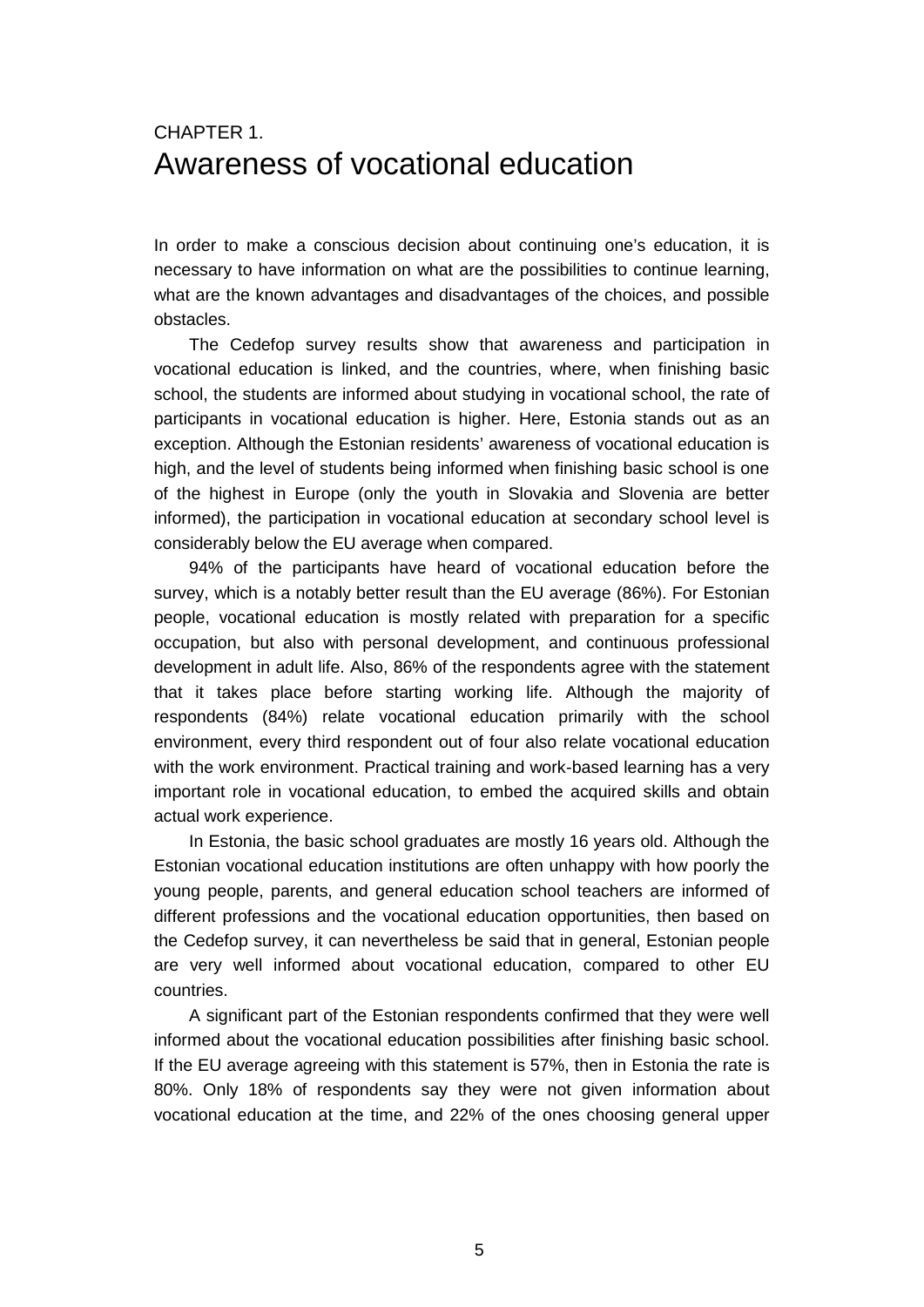secondary education say that at the time of making their decision, they were advised against taking vocational education. In other EU countries, on average 25% give the same response, in Hungary 51%, Romania 48% and Italy 47%. Most often family is named here as a source of advice (15% of respondents), the influence of friends and school is mentioned considerably less (5% and 4% of respondents respectively).

The surveys conducted previously in Estonia have resolved that the general awareness of the public about what goes on in vocational education is rather low. The fact that the research questions are positioned differently in different surveys definitely plays a part here. The results of the vocational education image survey in 2013 (Pärtel and Petti, 2013) show that only 24% of the adult population consider themselves to be well aware of what goes on in vocational education, more importantly, younger people are more informed, which also makes sense, because their direct experience with the education system is recent. Although the general awareness is rather low, more than half of the respondents consider being aware of what goes on in vocational education important, mainly to know about training possibilities for themselves or for their children, also just to have more extensive awareness of life.

When interpreting the Cedefop survey results it is important to keep in mind that for many respondents, graduation from basic school was a long time ago and the assessments given now may not be objective. Relying on the survey it can be said however, that the basic school graduates in Estonia are free in their choices and the awareness of vocational education has been good at the time of making the choice. Over the past 15 years, a lot has been put into developing career services in Estonia, but the small size of Estonia's society also plays a role. Compared to larger countries, the number of possibilities is limited, which is why people are more aware of different educational options.

Favouring general upper secondary education after basic school can be considered a tradition in Estonia. Cedefop survey confirmed this. Only 30% of the Estonian people participating in the survey had opted for vocational secondary education after finishing basic school.

To influence the existing trends, in the Government-approved (2014) Estonian lifelong learning strategy 2020 the indicator set is the share of vocational education students among all students of the secondary education level, and have it increase to 40%, but so far no positive changes have happened, and rather, over the past years, the share of vocational education students has decreased even more (Table 1). Educational choices have quite a strong gender-based difference in Estonia. In 2015, after finishing basic school, 36.4% of boys continued with vocational secondary education, while the same rate for girls was only 19.2%.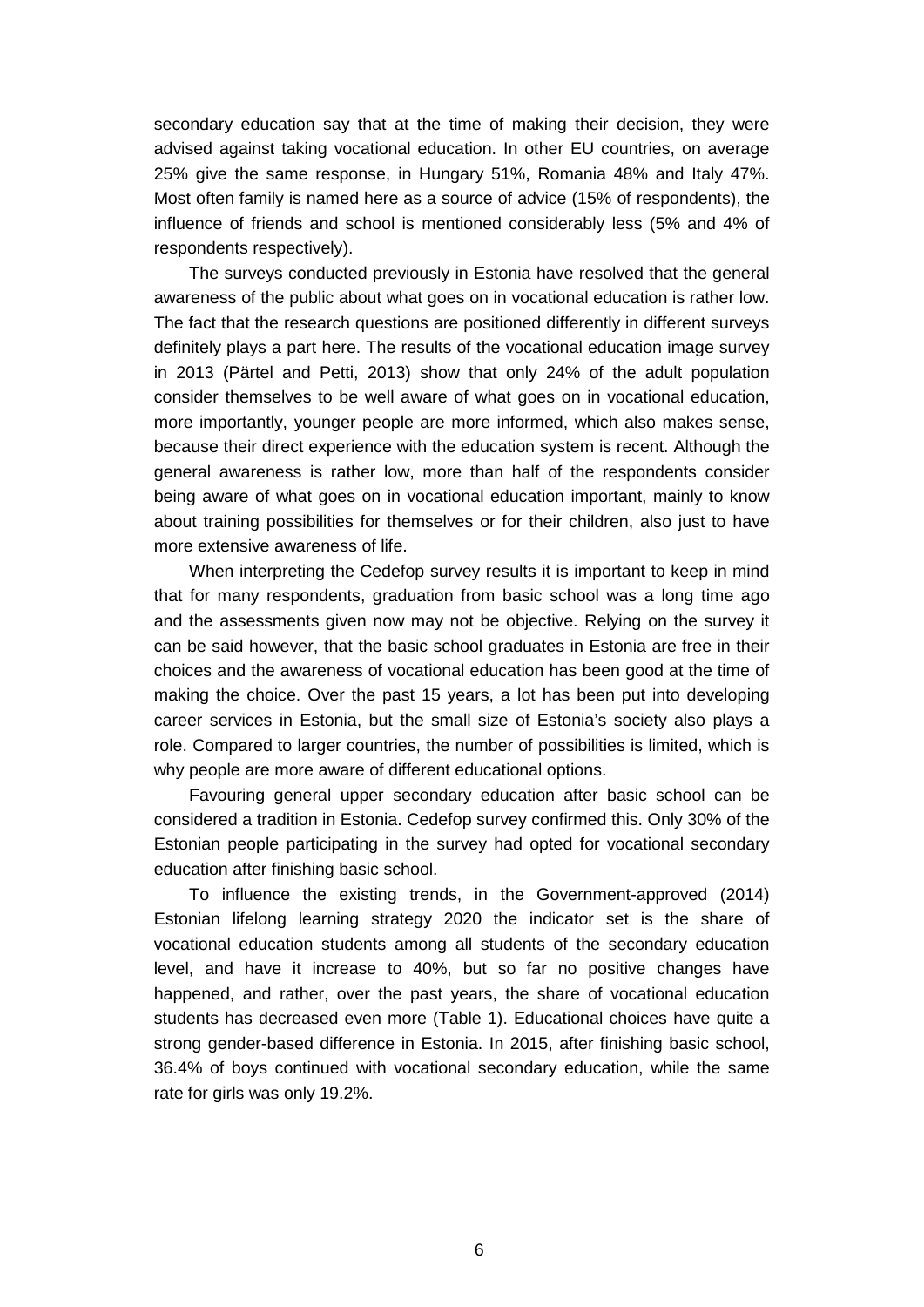|                                                                                | <b>2010</b> |      |      |      |                                   | 2011   2012   2013   2014   2015   2016 |      | 2020 |
|--------------------------------------------------------------------------------|-------------|------|------|------|-----------------------------------|-----------------------------------------|------|------|
| Share of<br>vocational education students<br>(on secondary education level), % | 33.7        | 33.2 | 33.0 | 33.0 | $\parallel$ 32.2 $\parallel$ 31.1 |                                         | 30.1 | 40.0 |

#### **Table 1. Share (%) of vocational education students among the secondary education students**

*Source*: Estonian Education Information System.

Systematic efforts have been made in Estonia since 2008 to raise the popularity of vocational education - professional skill competitions are organised, information on learning opportunities is shared via different channels along with the success stories of the alumni, marketing and communication training is provided for the schools, and recently virtual tours of all schools were made. Based on the results of previous vocational education image surveys (Pärtel and Petti, 2013), it can be said that there is an improvement in the way the society sees vocational education, but the efforts made have not resulted in visible changes in the students' behaviour.

In a recent analysis of post-basic school choices (Järve et al., 2016) the authors questioned whether the use of soft measures is sufficient to point more basic school graduates to vocational education and how relevant would it be to apply more strict measures. According to the analysis authors' assessments, the general liberal organisation of society, and small and open economy, support the Estonian society's orientation towards general education. Since modern society and the economy are in constant flux, the workers must also be prepared to adjust, and a general skill set makes such adjustment easier.

Based on the Cedefop survey, some conclusions can be drawn on which factors have affected the youth's choices on their educational paths. Assessing subsequently what are the main arguments for the choices made after finishing basic school, the Estonian people mention most often the possibility of continuing to higher education, and recommendations made by family and friends (Figure 1). Compared to all EU residents the continuing in higher education is much more important for Estonian residents, at the same time interest in the subjects, career and employment prospects are somewhat less important when making the decision. The cost of education is named as the least important factor when choosing the education (in Estonia, secondary education is free for everyone), as well as the length of the studies and career counselling at school.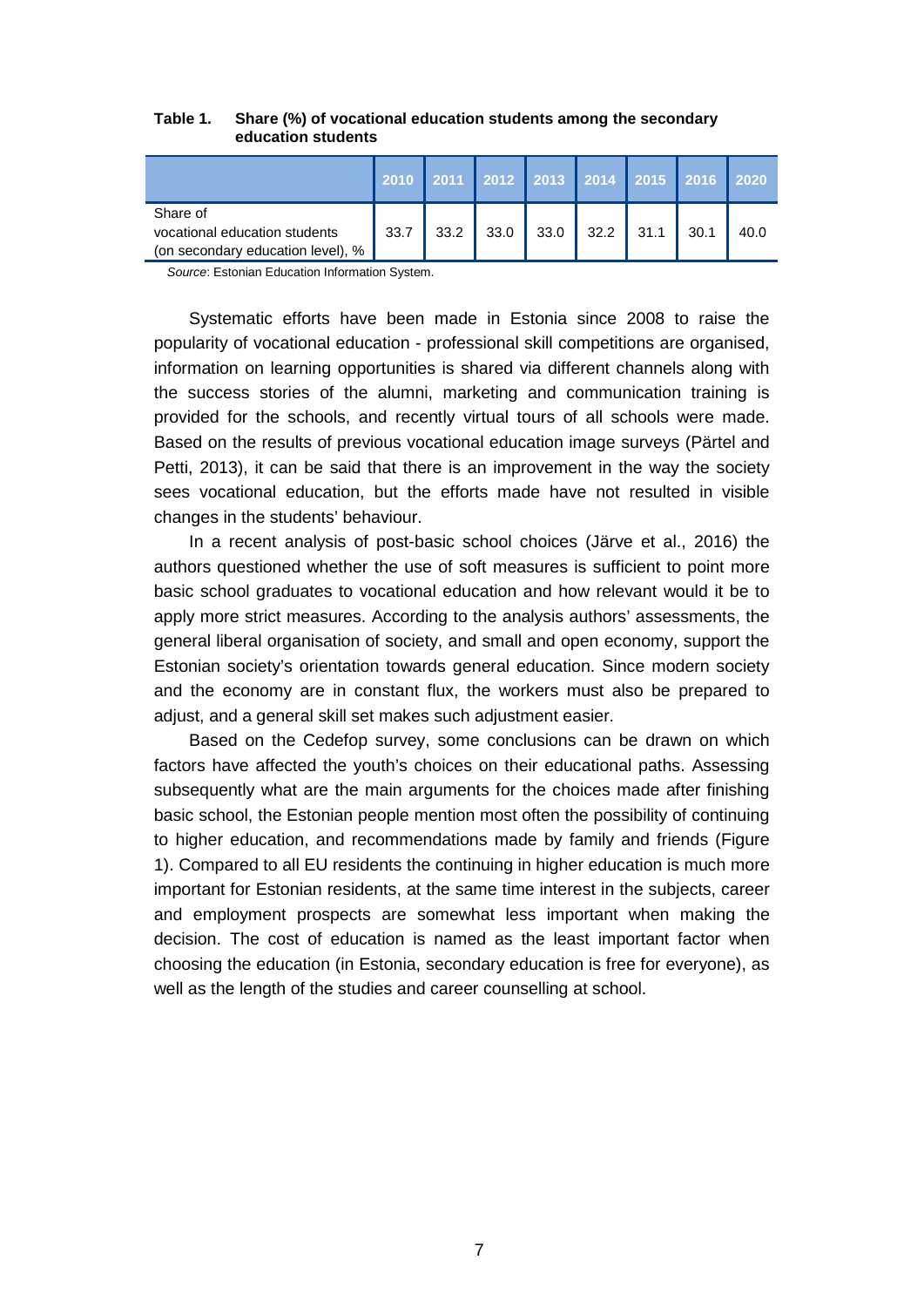

**Figure 1. Factors that influenced decision on education path (EE vs EU28)** 

*Source*: Cedefop European public opinion survey on vocational education and training (2017).

If we look at the arguments more closely and consider the choice the respondents made after basic school, we see that the arguments of those who decided in favour of vocational secondary education in Estonia differ significantly from those made by the ones choosing general upper secondary education (Figure 2). The possibility to proceed to higher education is especially important for those who chose general upper secondary education and it is known that a significant number of upper secondary school graduates indeed continue in higher education. Those deciding in favour of vocational secondary education valued the likelihood of finding a job and the interest in some specific subjects more.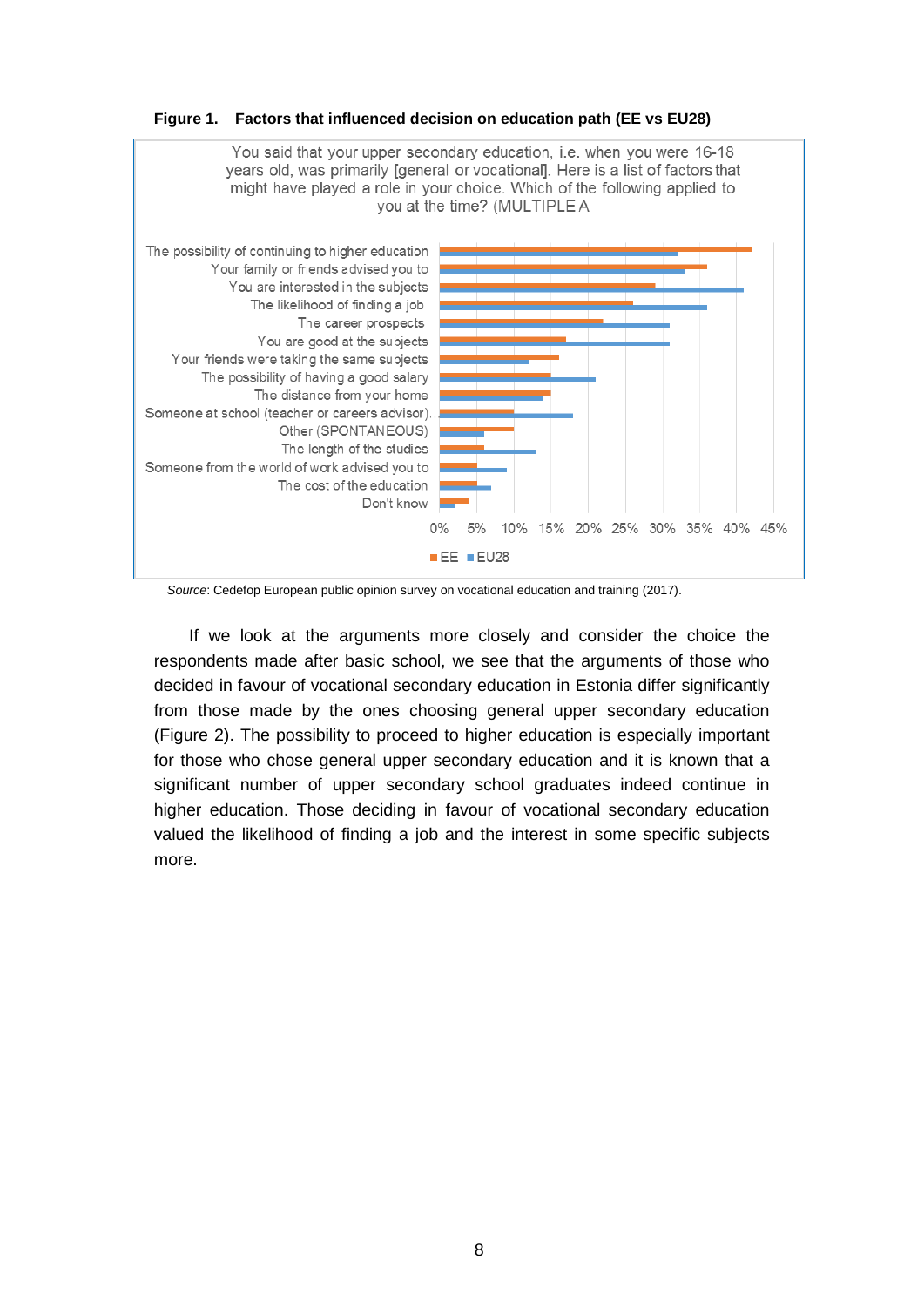#### **Figure 2. Factors that influenced decision on education path (EE\_VET vs EE\_GE participants)**



*Source*: Cedefop European public opinion survey on vocational education and training (2017).

Thus, those deciding in favour of vocational secondary education were more clearly oriented on working when finishing basic school, while the ones continuing in a gymnasium saw pursuing higher education as their main aim at the time. Often, for those continuing in general upper secondary education, it is unclear at the time of finishing basic school, in which field they will continue their studies after upper secondary school, and it is therefore visible that at the time of finishing basic school, career perspectives and also a good income are not as relevant for them as arguments. The choice is not so much based on their interests and strengths, rather the choice of future profession is postponed until the gymnasium is finished.

The survey results confirm that obtaining a higher education diploma is an important educational aim for many Estonian people. According to 2016 data, the share of 30-34-year-olds with higher education is 45.5% of the age group. Thus, the Estonia 2020 and Europe 2020 aim, which is 40%, is exceeded. The gap between the proportions of men and women with higher education is significant in Estonia: 38.8% of men and 52.4% of women aged 30-34 have higher education (Annual analysis by the Ministry of Education and Research, 2017).

Gender gaps in education and income are of particular concern in Estonia. The latter is especially obvious among vocational education graduates.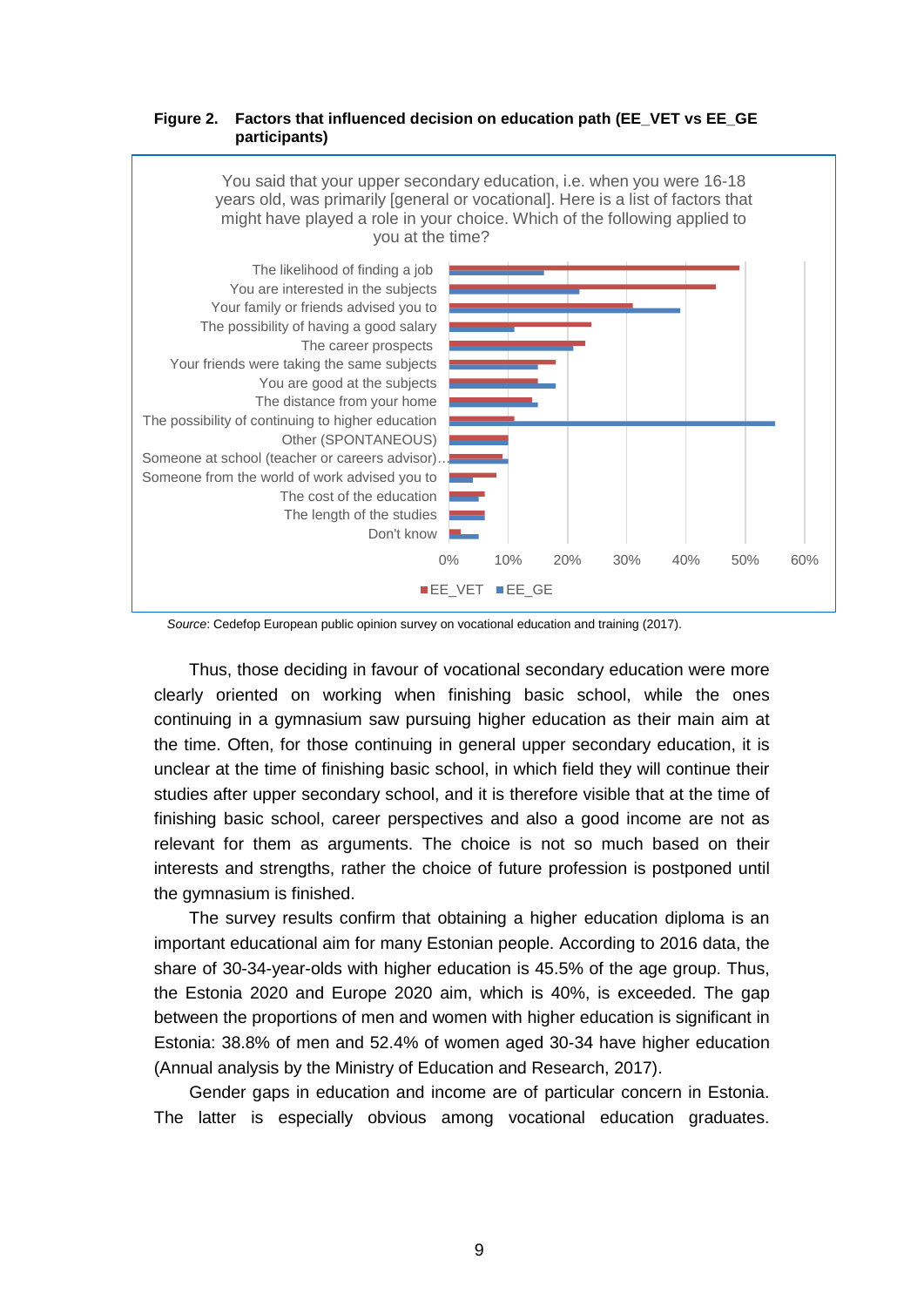According to the analysis data, the income gap between women and men, without counting any additional factors, is 18%. Particularly noticeable is the income gap among vocational education graduates: women earn 30% less than men (Jaggo et al., 2016).

Unfortunately, at the moment it was impossible to analyse the men's and women's answers separately in Cedefop survey, but it is rather likely that the women have been more oriented to higher education than men, which would also explain their lower participation in vocational secondary education. Opposite explanation is also possible: since most girls choose general upper secondary education after basic school, it is logical to continue in higher education after this.

To sum up, it can be said that although the Estonian people's awareness of vocational education is good and the level of prejudice is rather low, the access to higher education is one of the most important factors when choosing education and a main argument for those who have decided in favour of general upper secondary education after basic school. Those more oriented to working have decided in favour of vocational secondary education and they make their choice based on their interests and work and salary possibilities.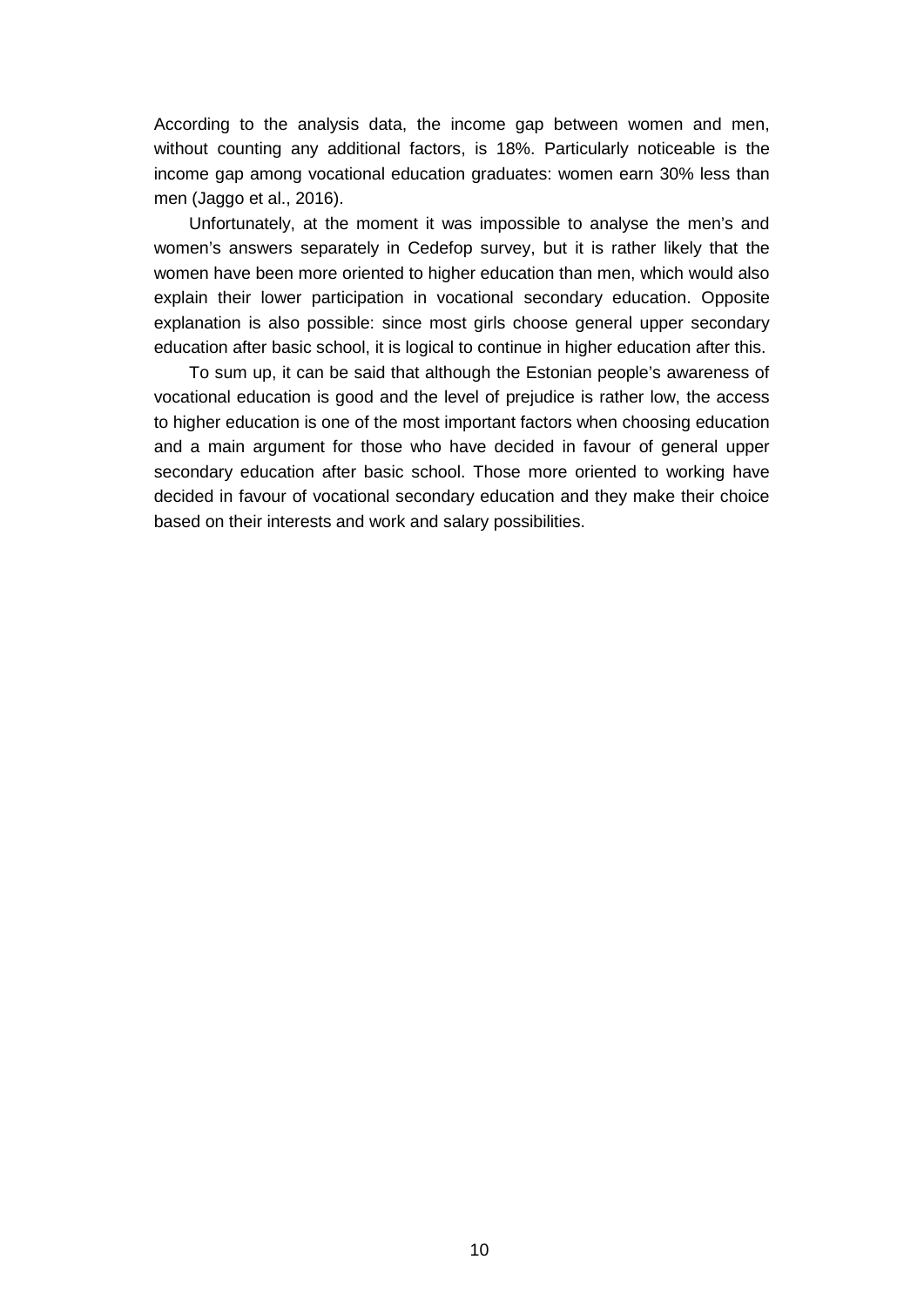# <span id="page-11-0"></span>CHAPTER 2. Attractiveness of vocational education

### <span id="page-11-1"></span>2.1. Image of vocational education

When making the decisions on education and continuing learning we are not affected only by what we know about one or other level of education, speciality or school, but also how we feel about this profession or school, that is, what are our emotions concerning one or other choice. Our opinions are formed by actual facts and knowledge, but also by personal, or other people's experiences, media coverage, public opinion, etc.

Estonian people value the importance of vocational education in economy, reducing unemployment, and increasing social cohesion highly. And in this case the educational background of the respondent does not matter. The assessments of the Estonian respondents are higher in all these aspects compared to the EU average (Figure 3).





*Source*: Cedefop European public opinion survey on vocational education and training (2017).

If the Estonian people's awareness of vocational education can be considered very good, then the assessments on vocational education's image are rather on the modest side. Two people out of three think, nevertheless, that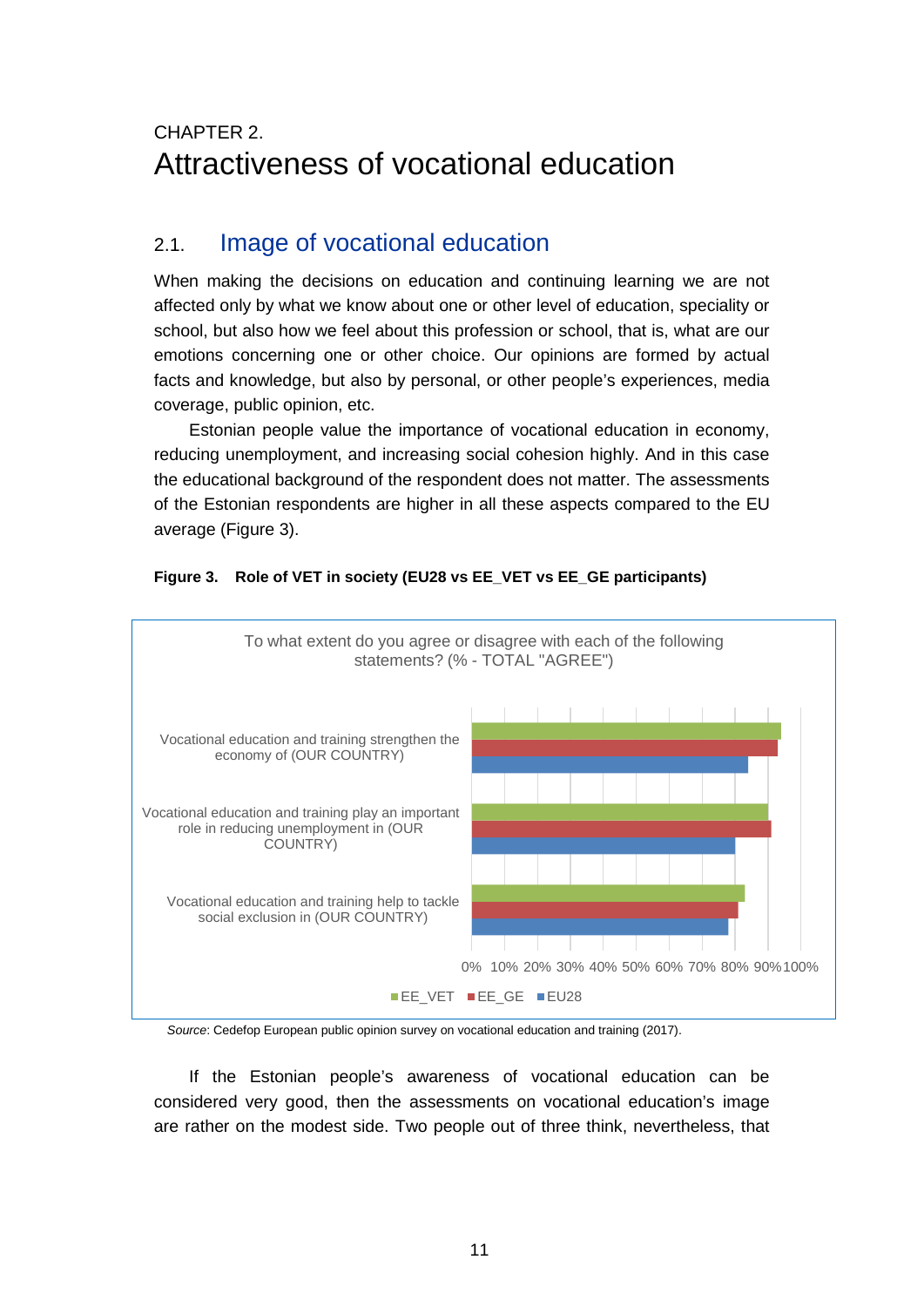vocational education has a good image, whereas 23% of the respondents believe the opposite. Here, the Estonian people have exactly the same opinion as the average EU citizen.

Comparison of different countries shows somewhat surprisingly that there is no direct connection between the general image of vocational education and participation in vocational education. This conclusion is also true for Estonia. Although the assessments on vocational education's image in Estonia are at the average EU level, the share of those deciding in favour of vocational secondary education is considerably lower than the EU average.

When looking deeper, it is apparent that if you compare vocational secondary education and general upper secondary education, then although the general image of vocational education is considered good, the general education is assessed even higher. 73% of Estonian respondents agree with the statement that general education has a more positive image than vocational education, 14% do not agree with this statement and 13% do not know (Figure 4).



#### **Figure 4. General perceptions of VET (EU28 vs EE\_VET vs EE\_GE participants)**

*Source*: Cedefop European public opinion survey on vocational education and training (2017).

More than two thirds of the respondents (70%) agree with the statement that students with low grades are directed towards vocational education, 17% do not agree with this statement. 13% of the respondents do not know. The number of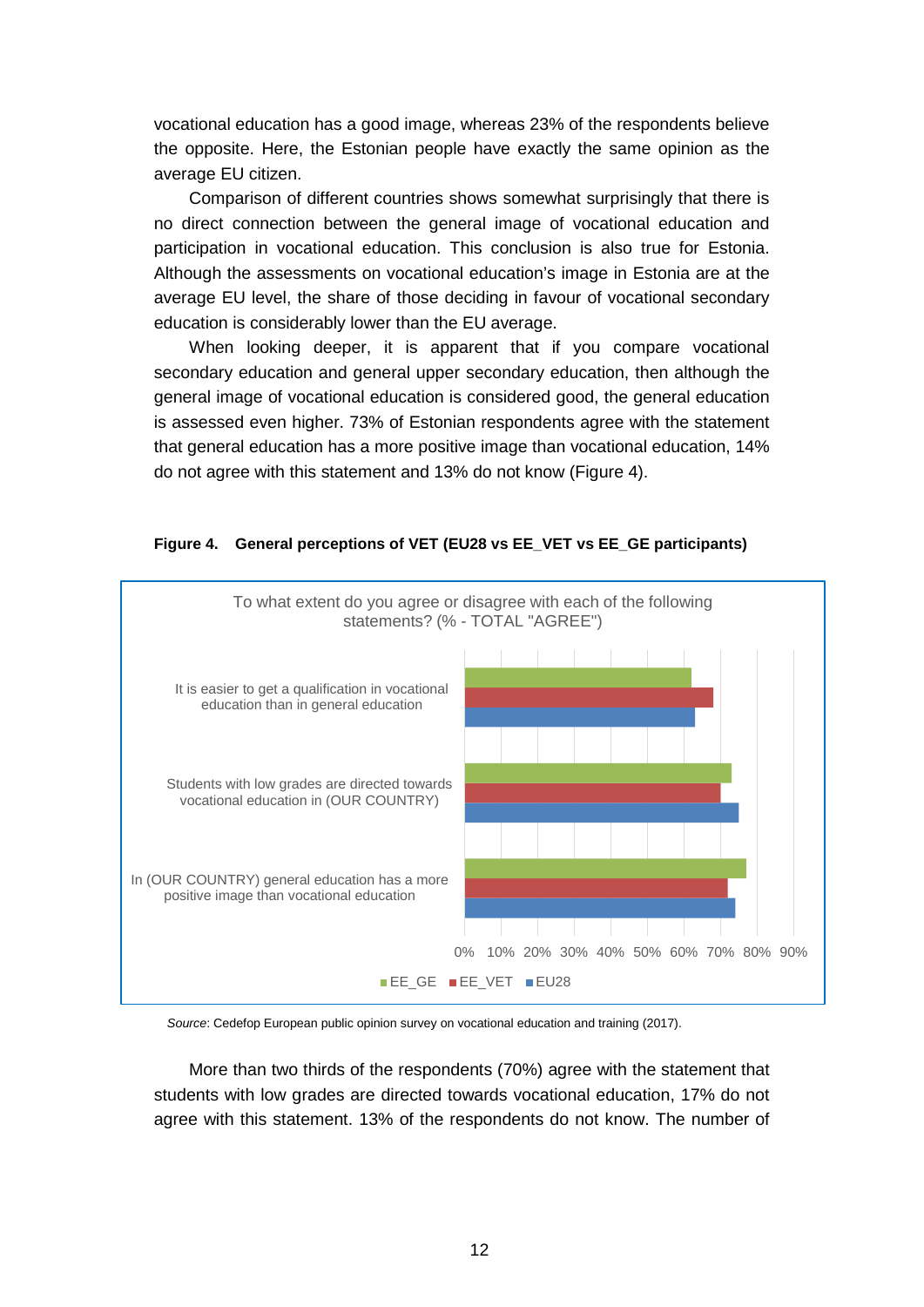people disagreeing with this statement is somewhat larger among the people with vocational education than among those preferring general upper secondary education, but the difference is not significant (21% vs 14%). Thus, such belief reflects an opinion common in the society, and as the analysis dealing with students' choices (Järve et al., 2016) has shown, also the objective reality. The choice of continuing education after basic school is clearly connected with how successful the basic school studies are, and vocational secondary education in Estonia is for the weaker basic school students (Figure 5). The question here is, how much does this have to do with directing students in one or other direction and how much has this to do with the students' own choice.



**Figure 5. Average grade of basic school report card when making different educational choices in 2014**

Acquiring qualification in vocational secondary education is often considered easier compared to general upper secondary education because vocational education is more pointed towards acquiring practical knowledge and skills which may seem easier compared to acquiring theoretical knowledge. An interesting fact is that people with vocational secondary education are the ones in Estonia who more frequently think that acquiring qualification in vocational secondary education is easier than in general upper secondary education. 68% of the respondents with vocational secondary education agree with this statement, whereas 62% of respondents with general upper secondary education think the

*Source*: Järve et al., 2016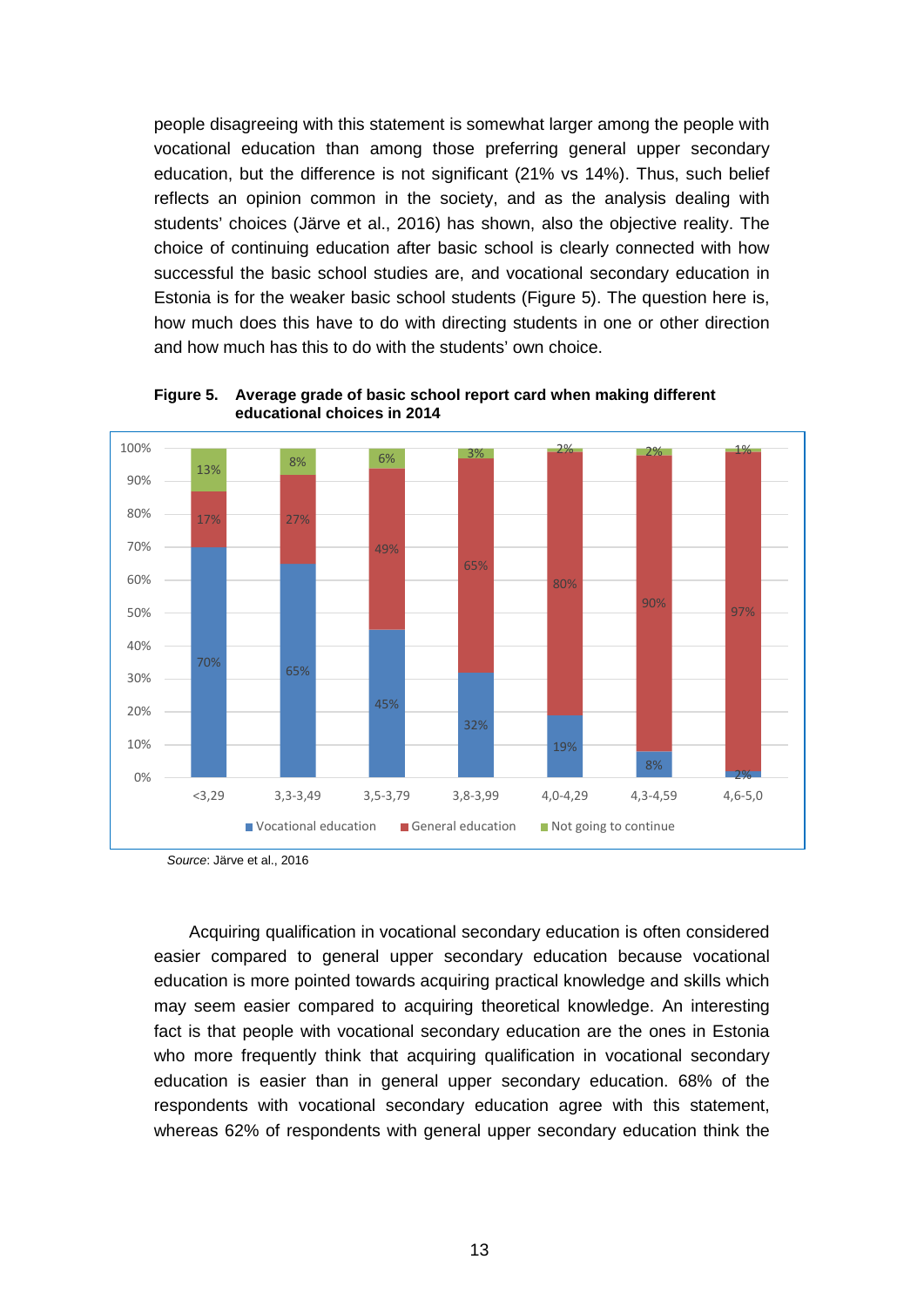same. Nearly every fifth general upper secondary education graduate does not know how to answer this question, reflecting that people do not know substantially how simple or complicated the vocational education curricula are and thus they do not wish to share their opinion.

General upper secondary education and vocational secondary education are different for Estonian people and do not share a common part and thus changing the educational paths is uncommon. Therefore, 44% of the respondents believe that transferring from vocational education to general education is rather complicated, 33% consider it simple and 23% do not know the answer. Since in vocational education, general subjects are studied to a much lesser volume and greater emphasis is on professional skills, this is what makes the transfer complicated. People with vocational secondary education more often find, than those with general upper secondary education, that this transfer is rather simple.

#### <span id="page-14-0"></span>2.2. Recommending vocational education for the next generation

Considering all the aforementioned, it is important, what will be the recommendation of the respondents based on their experience and knowledge, to the young people who at some point in time will need to make a decision regarding further education. Most of the society members are, in addition to everything else, also parents who will certainly discuss the further learning plans with their children.

The survey shows that the recommendations in favour of one or other educational path are not linked with the image of vocational education, rather with the general participation in the vocational secondary education in the country. In the case of the Estonian results, the respondent's personal educational experience is also important. 56% of people with vocational secondary education recommend vocational education for the basic school graduates, and 18% recommend general education. Among those that have general education, the majority are those who think that such decisions are up to people themselves (35%), 33% would rather recommend general education and 28% vocational education.

The results of the vocational education image survey conducted in Estonia (Pärtel and Petti, 2013) show that nearly half the parents are ready to recommend vocational education to their child finishing basic school. At the same time, according to the survey conducted among employers in 2013 (Nestor and Nurmela, 2013), as much as 86% of respondents believe that vocational education is a reasonable choice for a young person. Demand for vocational education institution graduates often exceeds the supply. Employers also expect eagerly that their options would expand and they would not have to settle for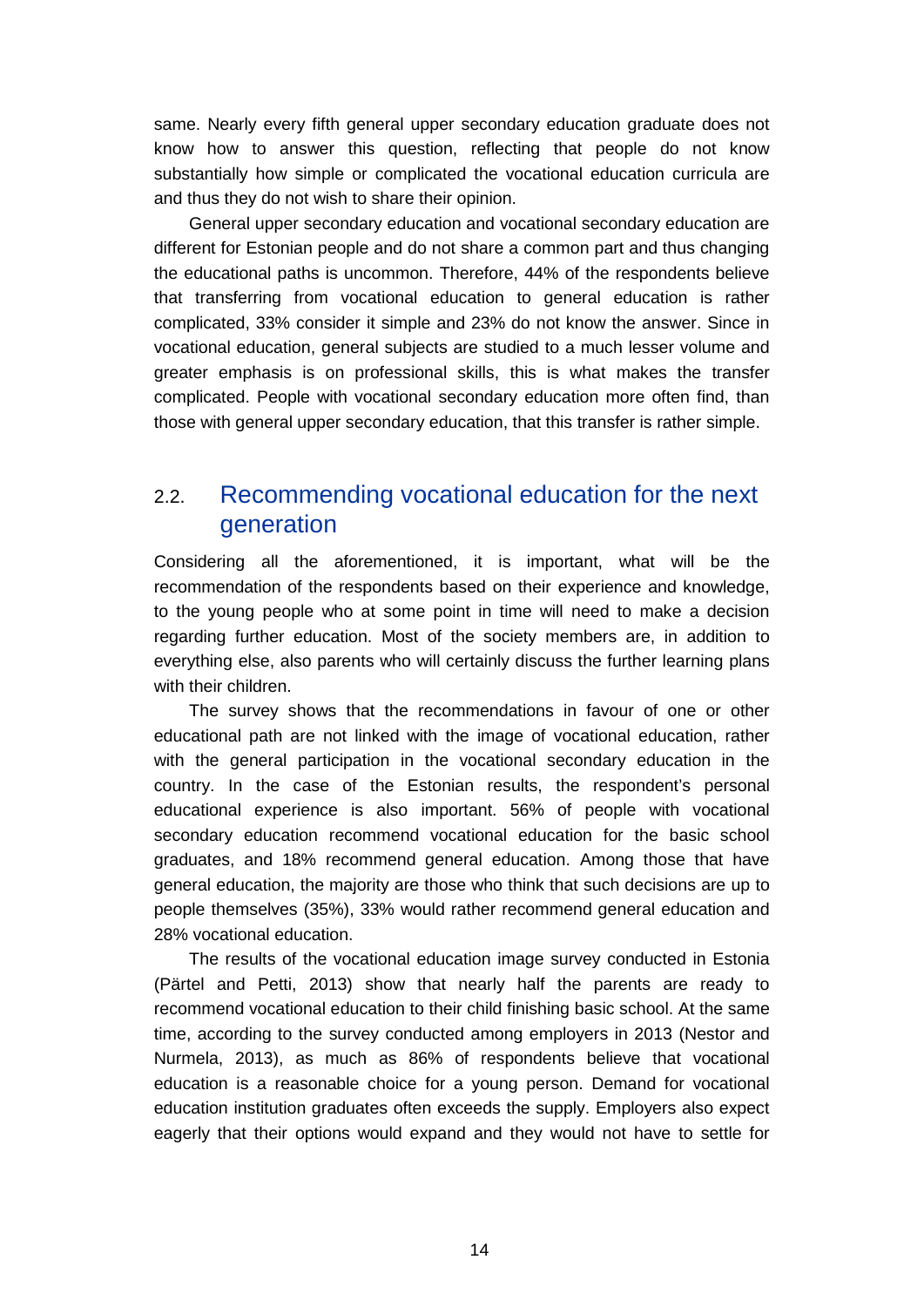workers who have ended up with the profession by accident, but who have acquired the profession because they are interested in it and motivated.

A strong correlation is discovered in the Cedefop survey between how much the survey participants support the prioritisation investments in vocational education in national educational policy, and what are people's recommendations for continuing education. Overall, in the EU countries, preferring vocational education over general education is considered important when making financing decisions. As expected, such views are more common among people with vocational education, but 46% of respondents with general upper secondary education also find that investments in vocational education should have higher priority. If investments into vocational education are considered important on a national level, then more young people are recommended to choose this path also.

Although in Estonia, the image of vocational education is considered good and its role in society is deemed important, the general upper secondary education is nevertheless regarded more highly. Vocational secondary education is often seen as a suitable studying solution for youth with less learning capabilities.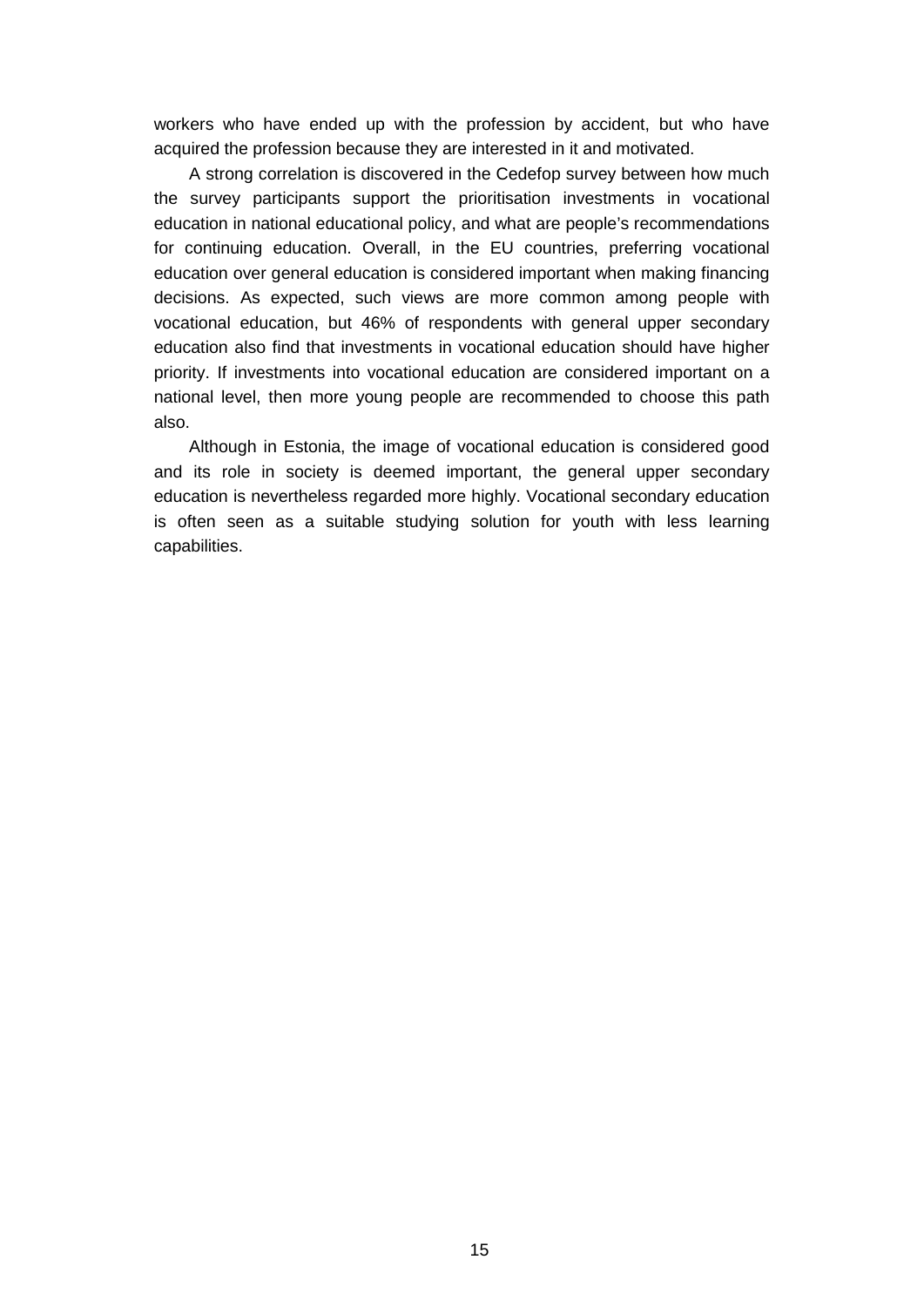### <span id="page-16-0"></span>CHAPTER 3. Experience at upper secondary education

The Cedefop survey is very valuable in terms of that, in addition to studying general attitudes, one of its aims is also to analyse how the respondents assess their own educational paths and the skills acquired there. The respondents were asked to remember their own secondary education studies and assess different aspects related with the studies. One definite drawback of such a method is that in time, people's opinions change and are no longer completely objective, but at the same time it does provide an insight into how happy people are with their education in retrospect.

A somewhat unexpected finding in the Cedefop survey is that out of all the aspects approached in the survey, the assessments of their own education are higher in cases of the ones with vocational secondary education, compared to those who had acquired general upper secondary education (Figure 6). It is expected that those with vocational secondary education assess the work-related skills much more highly, and to which general upper secondary education does not put that much emphasis. As much as 33% of the general upper secondary education graduates are in retrospect dissatisfied with development of workrelated skills, while in case of vocational secondary education graduates, every tenth is dissatisfied (10% of the respondents with vocational secondary education).

The assessments of the respondents with vocational secondary education are also higher in terms of general skills, teaching quality and school equipment.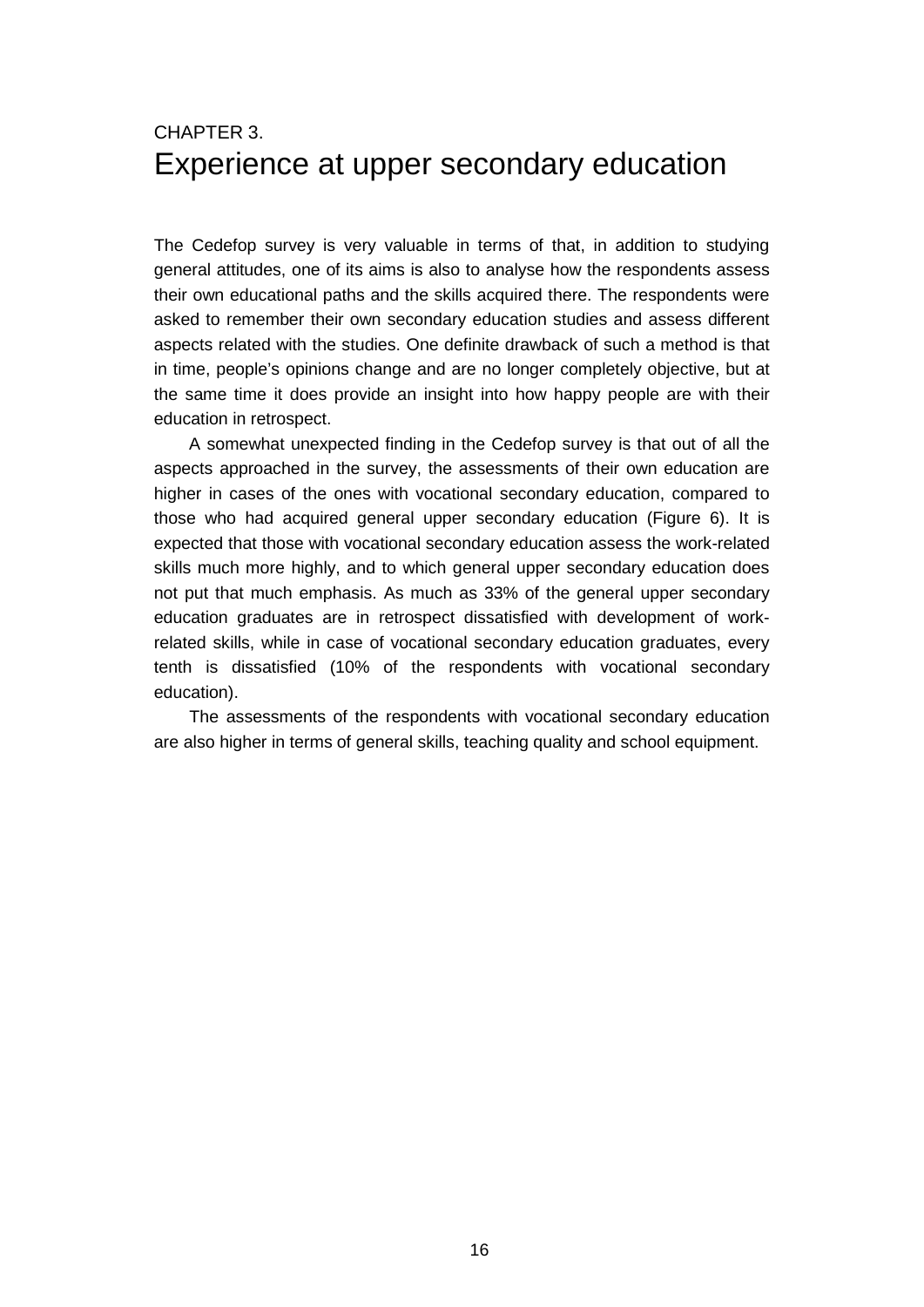

#### **Figure 6. Overall satisfaction with aspects of education (EE\_VET vs EE\_GE participants)**

*Source*: Cedefop European public opinion survey on vocational education and training (2017).

Compared to the averages of other EU countries, the assessments on secondary school level education are rather in the lower end in Estonia (Figure 7), which results from the fact that for some reason the people who have obtained general upper secondary education are on average more critical towards their studies, at the same time their share among the respondents is also high, and their assessments will dominate. Compared to other countries, in Estonia those who have general upper secondary education are proportionally less satisfied with both acquired general skills and work-related skills and also with the equipment that was available. Based on this survey, Estonia belongs among those countries, where people are rather dissatisfied with the general upper secondary education they have acquired.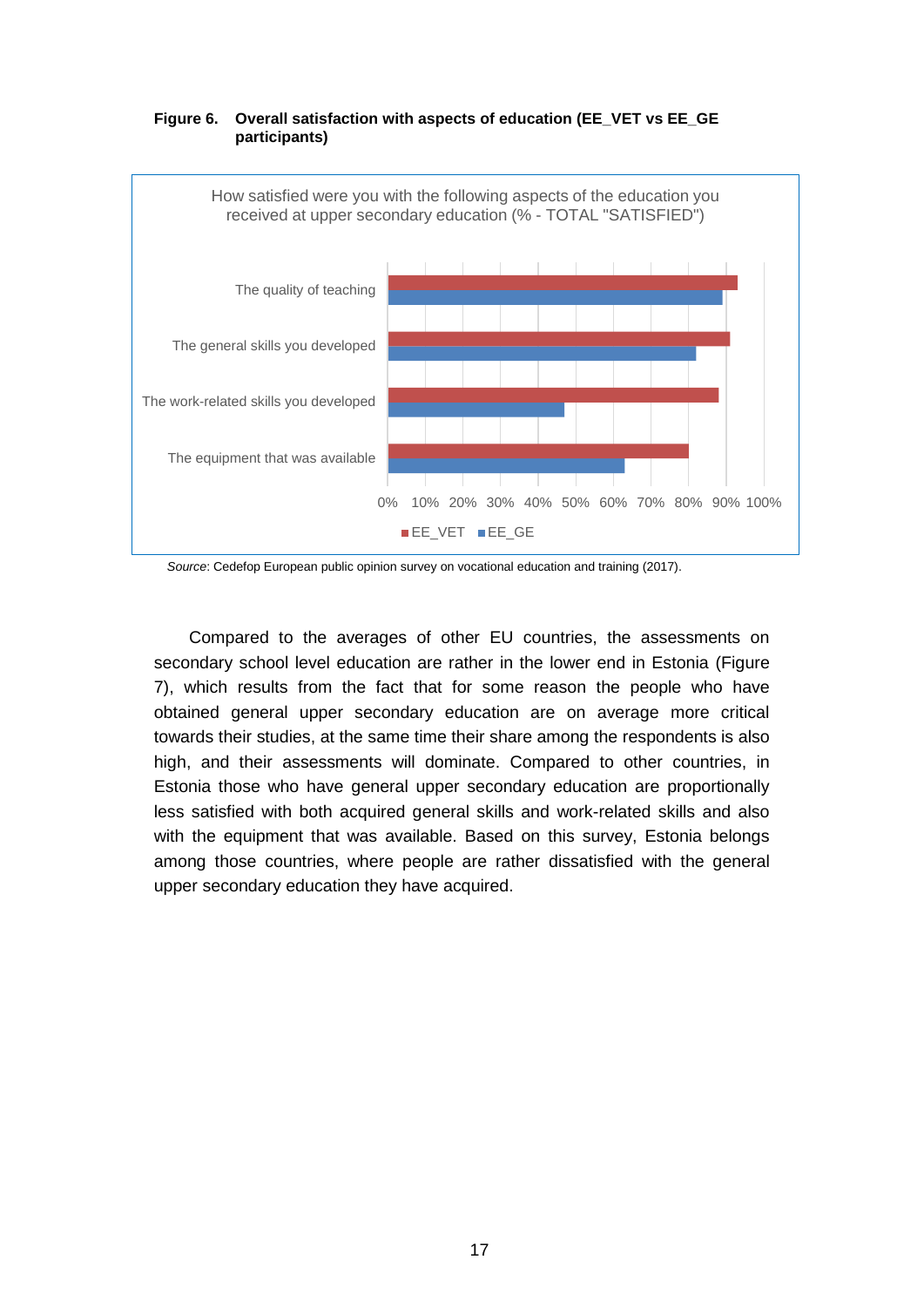

**Figure 7. Overall satisfaction with aspects of education (EU28 vs EE)** 

*Source*: Cedefop European public opinion survey on vocational education and training (2017).

Such survey results are somewhat surprising, although if we look only at the equipment of schools quite reasonable. Thanks to the resources from the European Regional Development Fund, the physical environment of vocational education facilities have undergone a significant renovation over the past 10 years. Learning is possible in modern and contemporary conditions, although keeping up with the fast upgrading of technology is definitely difficult. Renovating the learning environment of general upper secondary education has been tackled only recently.

People's opinions may have been affected by the general context and focus of the survey, as well as several individual matters, but partially such significant difference and low satisfaction assessment on general upper secondary education studies may hint that at least a part of the people with general upper secondary education are not happy with their choice in retrospect and the studies did not meet their expectations. It is possible that for some respondents, vocational education would have been a better choice but for some reason they chose differently.

In addition to general assessments, the survey also focuses on specific skills. The respondents were asked to assess, on what level different skills were developed when learning at an upper secondary education level. The survey results report that general and vocational secondary education have, according to the respondents' assessment, developed different skills (Figure 8). There is a clear distinction between mathematical skills, speaking a foreign language, and cultural awareness skill development, which the people with general upper secondary education name considerably more frequently, at the same time science and technology, the ability to work with others, sense of initiative and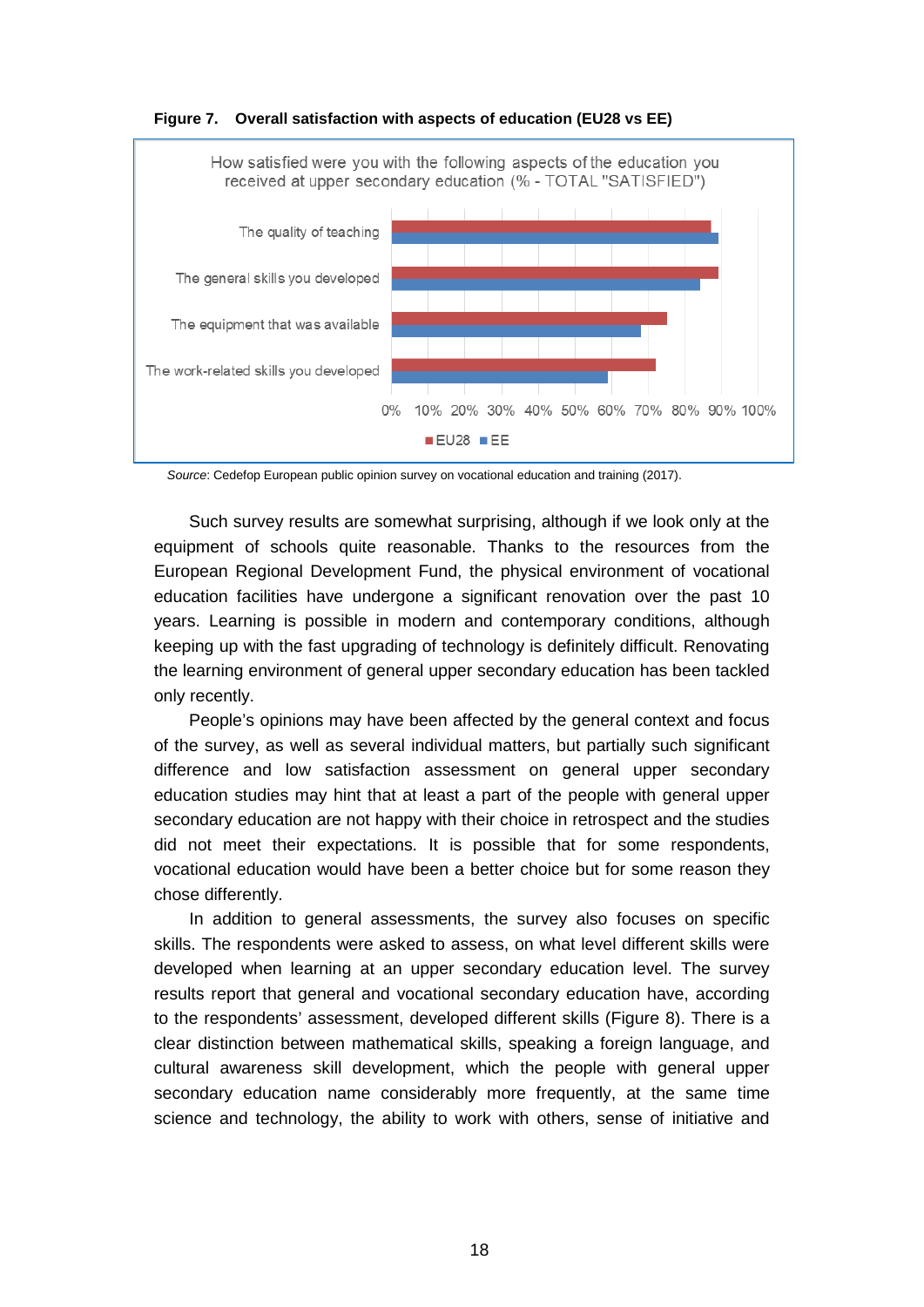entrepreneurship are skills named more often by people with vocational secondary education.

The differences between developing digital and computer skills, social and civic competences, critical thinking, and communication skills were minimal. Although currently, digital and computer skills are essential for getting by in life, it is, however, a modern skill, which has appeared in the curricula over the past 20 years, meaning that at the time many of the respondents were students this skill was not yet topical. This explains why developing these skills is named much less frequently compared to others.

#### **Figure 8. Personal views on development of key competences in education (EE\_VET vs EE\_GE participants)**



*Source*: Cedefop European public opinion survey on vocational education and training (2017).

Comparing Estonian results with the EU average, we see that the Estonian respondents name cultural awareness, maths, and foreign language skill development much more frequently than other EU countries (Figure 9). Development of these skills is important in general upper secondary education and since the rate of respondents with general upper secondary education is very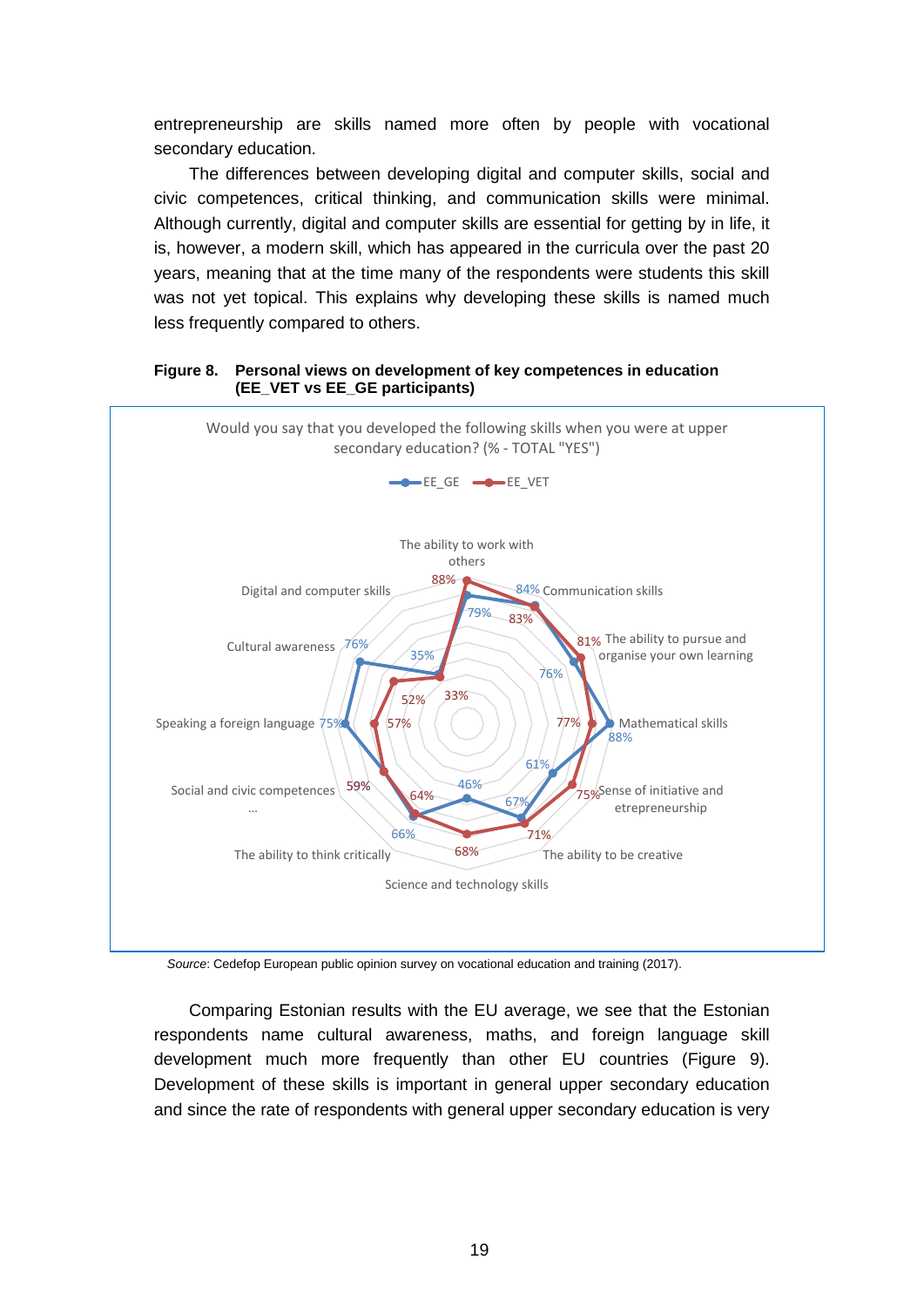high in case of Estonia, it also explains why these skills are so frequent in the Estonian respondents' assessments. Compared to other countries, the digital and computer, science and technology, and critical thinking skill development are named less frequently.





*Source*: Cedefop European public opinion survey on vocational education and training (2017).

Although the majority of youth chooses general upper secondary education after finishing basic school, a lot of them are later unhappy with its content. Vocational secondary education and general upper secondary education develop slightly different skills, thus filling the society's demand for people with different competences.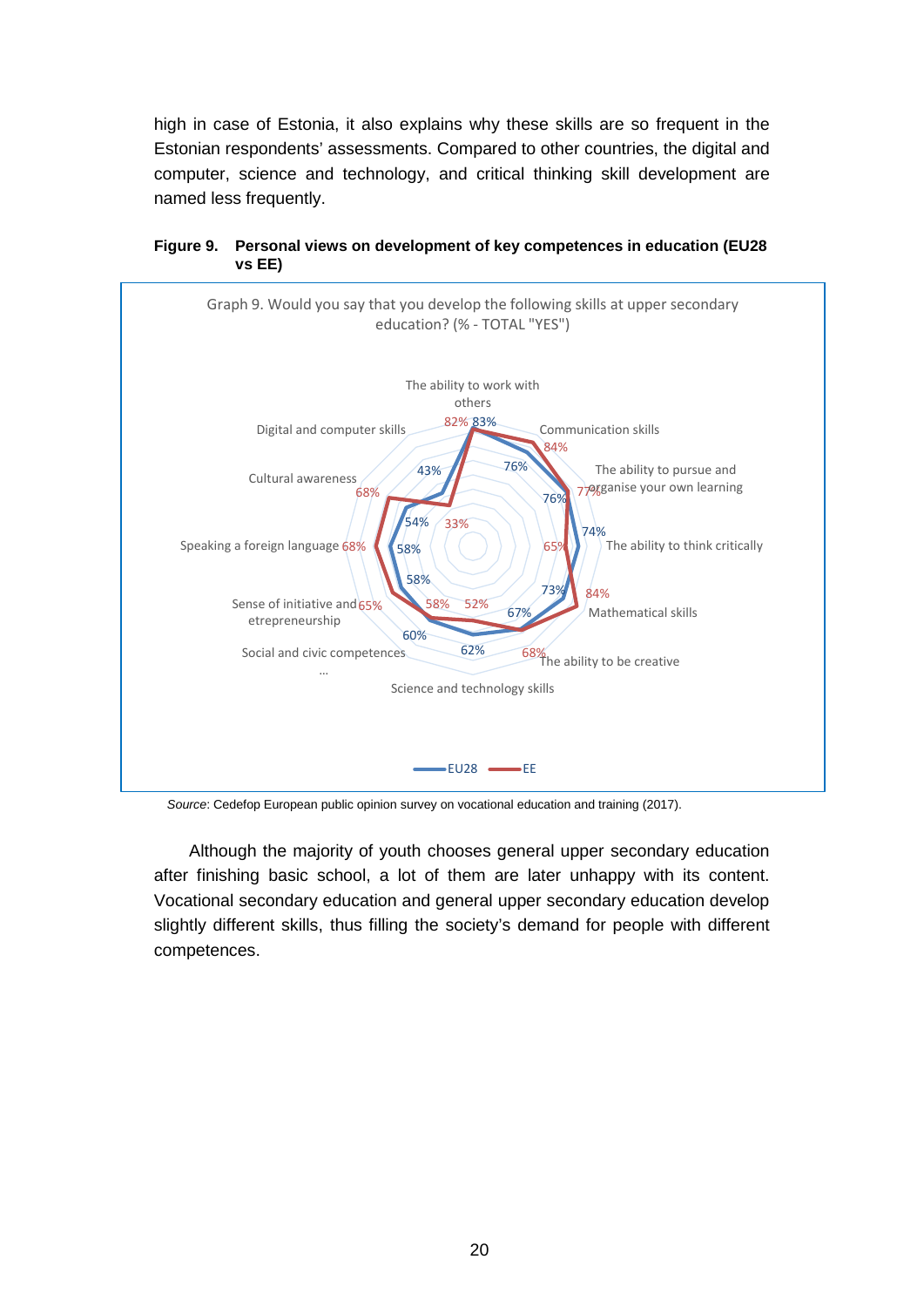# <span id="page-21-0"></span>CHAPTER 4. Outcomes and effectiveness of VET

### <span id="page-21-1"></span>4.1. Vocational education and continuing studies

Previous analysis reveals that the possibility to continue in higher education was one major argument for many survey participants deciding in favour of general upper secondary education after basic school. This seems to imply that continuing in higher education after vocational education is considered somehow problematic. The survey, however, proves that this is not the case. Continuing in higher education after vocational education is the matter in which the Estonian residents are far more positive than the rest of the EU. 84% believe that after vocational education it is possible to continue studying in higher education. The spread of such belief is also supported by the fact that a similar result was indicated in the 2012 Eurobarometer survey (European Commission, 2012). Moreover, the opinion is independent from whether the respondent has general or vocational secondary education. However, it is important here to consider another methodological aspect. The wording of the question had somewhat different emphasis in Estonian questionnaire compared to the English version. The corresponding statement in the Estonian questionnaire was: "It is possible to continue into higher education such as university after vocational education at upper secondary education." Thus, the Estonian respondents did not assess so much whether it is easy to continue in higher education, rather if it is at all possible.

This result is somewhat surprising, as in general only a few continue in higher education after graduating upper secondary vocational education, and this is actually considered as one of the main image problems of vocational education. The electronic admission system SAIS  $(1)$  $(1)$  $(1)$  used in Estonia provides data that allows the analysis of how many vocational secondary education graduates actually continue studying and it has been found that immediately after finishing only a small number continues. The gap between them and those who acquired general upper secondary education is large. At the same time, the SAIS data shows that vocational education graduates continue higher education studies later and not immediately after acquiring vocational education. The analysis of people applying for higher education in 2016 shows that from all the candidates with vocational secondary education, only 1/5 were the same year graduates. Most of the vocational education graduates prefer to start working

<span id="page-21-2"></span>( 1 ) [http://www.sais.ee](http://www.sais.ee/)

-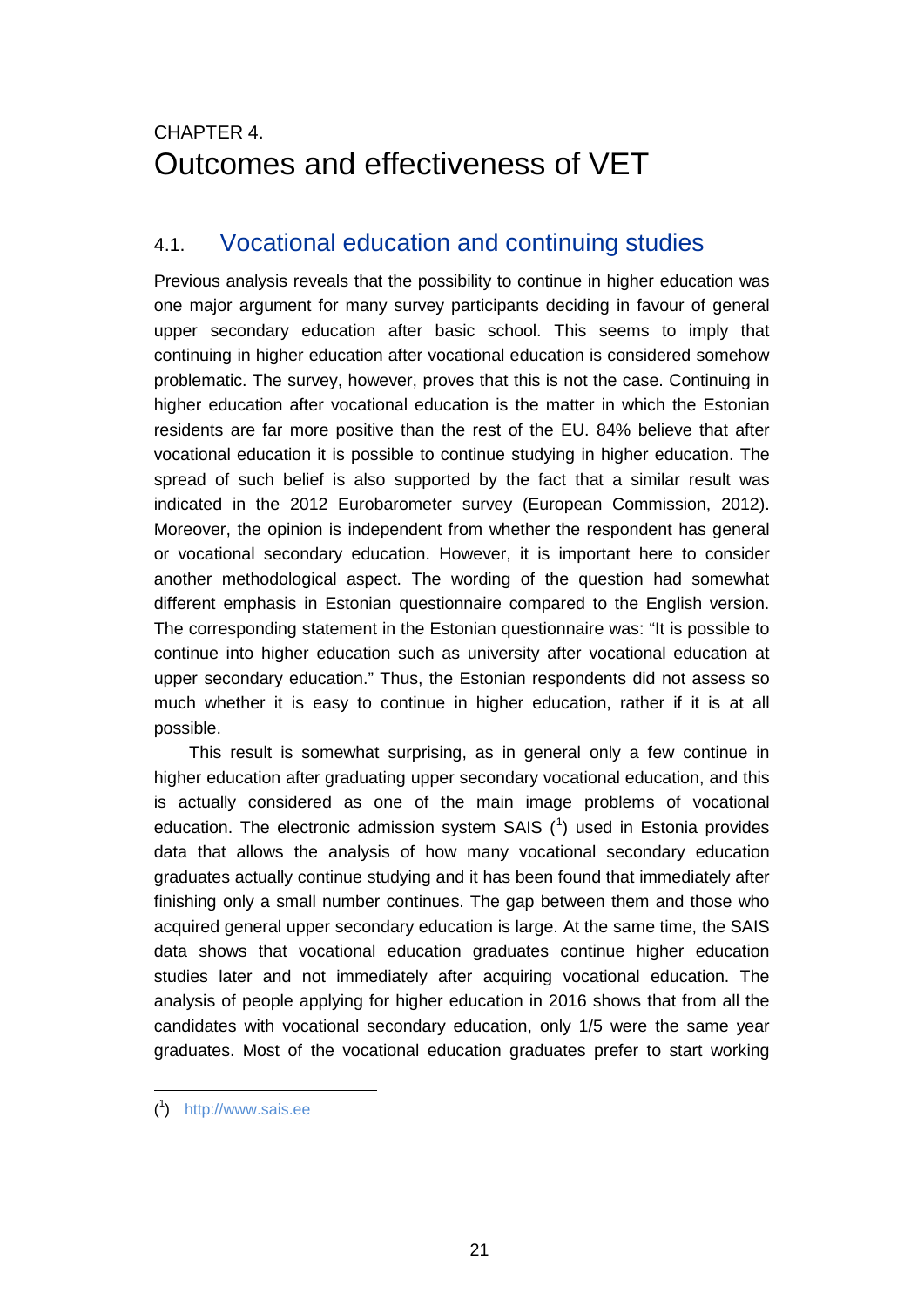immediately after graduation and begin thinking about continuing learning only after some time. From the Cedefop respondents with vocational secondary education, 37% continued later in higher education.

Thus, the positive attitude revealed in the Cedefop survey may cover a belief that since there are no regulative barriers in Estonia, the higher education is free of charge if to choose curriculum conducted in Estonian, and lifelong learning is promoted and normal, everything depends on the person and their motivation.

In addition to educational level, participating in lifelong learning and continuously developing one's skills and knowledge is also important. Over the past 12 months, 38% of people with general upper secondary education, and 33% with vocational secondary education, had participated in professional training, which was a considerably higher rate than the EU average (19%). People with vocational secondary education more often have participated in training courses to update and modernise their skills. People with general upper secondary education have rather participated in learning entirely new skills, and to change careers.

Participation in lifelong learning is accepted well in Estonia and the relevant indicator is much higher than the EU average. During the four weeks preceding the Estonian Labour Force Survey in 2016, 15.7% of adults were acquiring further education or participated in training; the earlier share of participants was ca 12% (Annual analysis by the Ministry of Education and Research ,2017). Respective EU28 ratio in 2016 was 10.8% (Eurostat database).

Studying or working abroad has quickly become normal for Estonians after joining the EU. 90% of people with vocational education and 86% with general upper secondary education find that it is possible to study or work abroad with vocational education. Here we see a distinct difference compared to the EU average. The EU average of this opinion is 61% (Eurostat database).

### <span id="page-22-0"></span>4.2. Vocational education and labour market perspectives

Without a doubt, vocational education is the type of education related closest with the labour market. Vocational education is acquired mainly in order to find work with the help of acquired skills. Thus, it is very important that the curricula would meet the labour market needs and the study process organisation would be as practical as possible. Due to their tight connection, the opinions on vocational education cannot be viewed separately from what is going on in labour market.

The previous vocational education image surveys conducted in Estonia (Pärtel and Petti, 2013) have reported that the perspectives of a person with vocational education are considered quite good on the labour market, moreover, the assessments improved significantly in the comparison of 2008 and 2013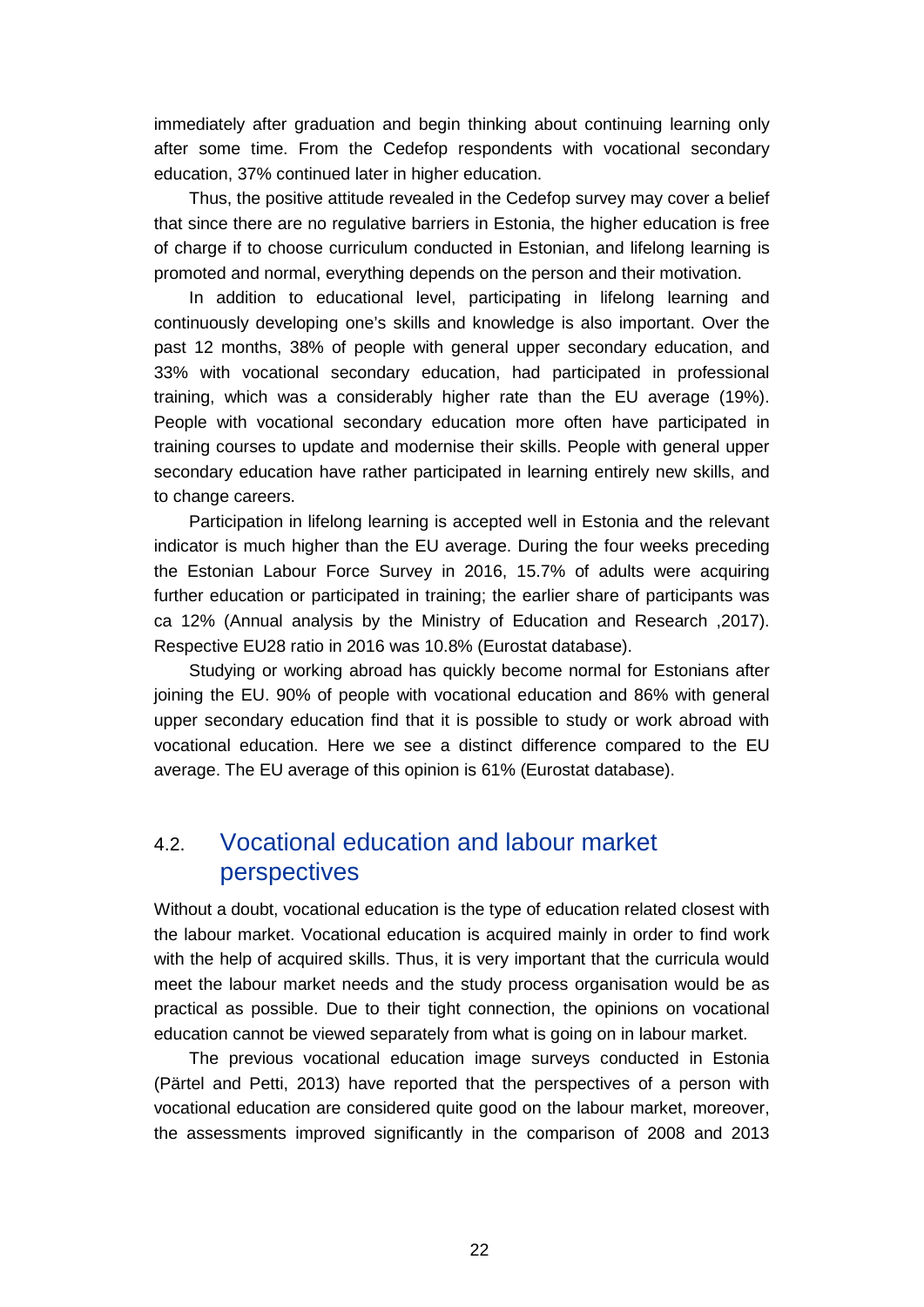(Figure 10). The only thing remaining is the respondents' scepticism regarding whether vocational education would provide a high income in future. The next similar survey in Estonia is planned for spring 2018, which then allows to assess how much people's opinions and views have changed in the meantime.





The Cedefop survey shows that the Estonian respondents rather agree that vocational education provides skills necessary for the labour market. 87% of respondents agree with this statement, 8% disagree (Figure 11).

Although the difference is not significant, the survey nevertheless shows that opinions about the work-related perspectives of the people with vocational education are somewhat poorer than the opinions on vocational education itself. 64% of respondents agree that after acquiring vocational secondary education it is possible to find a job quickly, 25% disagree with this statement.

*Source*: Pärtel and Petti, 2013.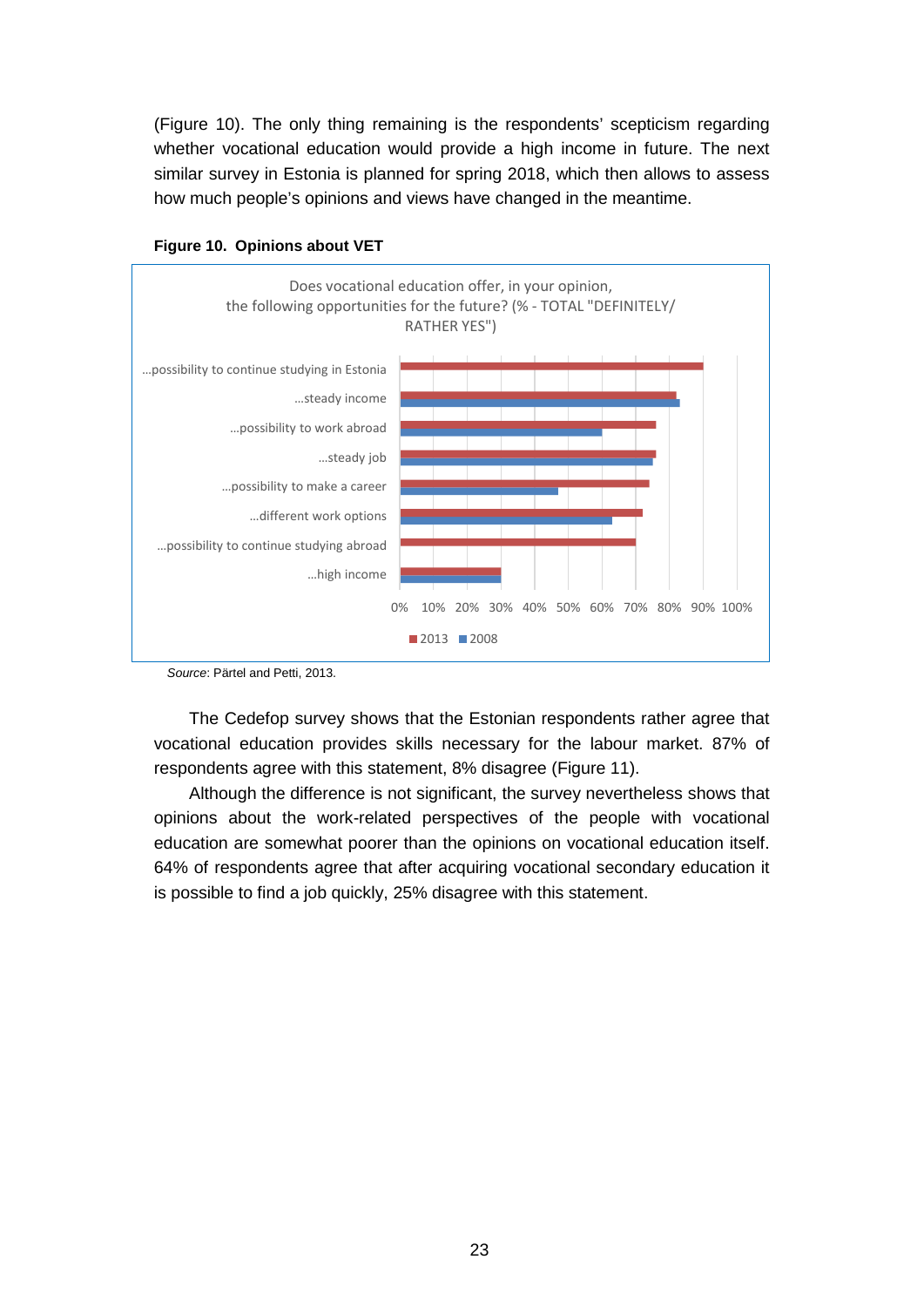

#### **Figure 11. Core benefits of VET in relation to labour market issues (EU28 vs EE\_VET vs EE\_GE participants)**

*Source*: Cedefop European public opinion survey on vocational education and training (2017).

The Estonian labour market is currently in a rather good state - the rate of participation in the labour force is very high, unemployment is rather low (7.1% in 2016, age 16 to retirement age) and demand for workers increases. However, the differences are considerable depending on the region, and the unemployment rate may differ by more than double, thus, the responses may have been affected by the respondents' location and personal experience. The speed and perspective on finding a job are very closely linked to how mobile a person is, and what are the specific requirements at a work place.

62% of the survey participants agree with the statement that jobs requiring vocational education are highly regarded in the society, 31% do not agree. 66% of the respondents think that jobs requiring vocational education are well paid, 26% believe the contrary, and this where the participants' opinions are more positive in this matter than in surveys taken in Estonia a few years back. Regarding the aforementioned aspects, the Estonian people's opinions are more positive compared to the EU average. Differences in the opinions between those with general upper secondary education and vocational education are minimal. which confirms that these are common views independent from the personal educational experience of the respondent. Those with vocational education nevertheless do assess the general image of jobs a bit more highly, but are less optimistic about the speed of finding a job.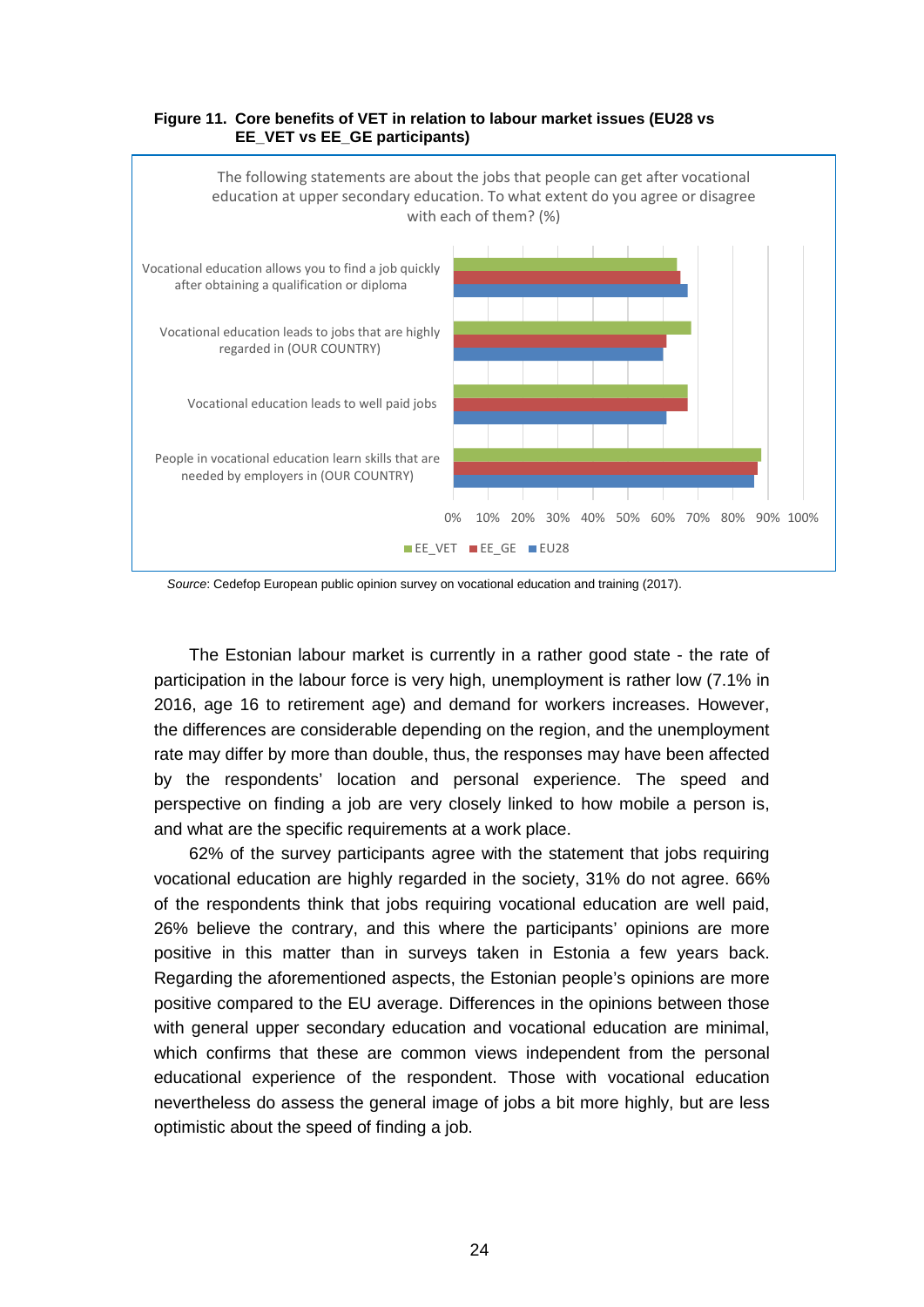### <span id="page-25-0"></span>4.3. Vocational education and professional success

The labour market can experience calm and storm, and the period of Estonia's independence has also seen times of very high unemployment in turn with active economic growth and high labour force demand.

Opinions regarding whether people with vocational education find work more easily than people with higher education, are divided quite evenly in Estonia, and the respondent's educational background does not play a part here. 35% of respondents think people with vocational education have an advantage on the labour market, 34% think people with higher education are more likely successful. For 16% of respondents the educational level is determining and 15% do not have an opinion. Therefore, although the Estonian society is very strongly oriented to higher education, simply having a higher education may not provide an advantage on the labour market according to people's assessments.

From the people participating in the Cedefop survey, 78% of the vocational secondary education graduates, and 77% of the general upper secondary education graduates have not had trouble with finding a job after finishing their studies (incl. after finishing higher education studies). 19% of people with general upper secondary education and 16% of people with vocational secondary education have had trouble. When it comes to the speed of finding a job, it does not matter which educational path is selected after basic school. Three quarters of the respondents found a job already before the end of their main studies, or in less than a month after graduating.

Recent analysis by the Ministry of Education and Research (Leppik, 2017) that tackled the success of vocational and higher education graduates on the labour market, highlighted that 62% of vocational secondary education graduates from 2005-2014 are employed, additionally 10% of the alumni try to work and study at the same time, which means that in total, 72% of graduates are employed. The remaining 28% includes those only studying, staying at home or in military service and the registered unemployed. It is noteworthy that the Estonian registers do not have information on 11% of the graduates, meaning a large number of them is likely working abroad, thus away from the Estonian labour market.

The same analysis reveals, based on data from different registers, that average salary of the vocational secondary education graduates, after finishing school, is significantly below the Estonian average. From the people acquiring vocational secondary education in 2005-2014 only 25% earned income above the Estonian average in 2015. Higher education provides people with a significant income addition and is considerably more gainful compared to vocational education.

The analysis of post-basic education choices concludes that vocational education provides an advantage in salaries and employment rate when entering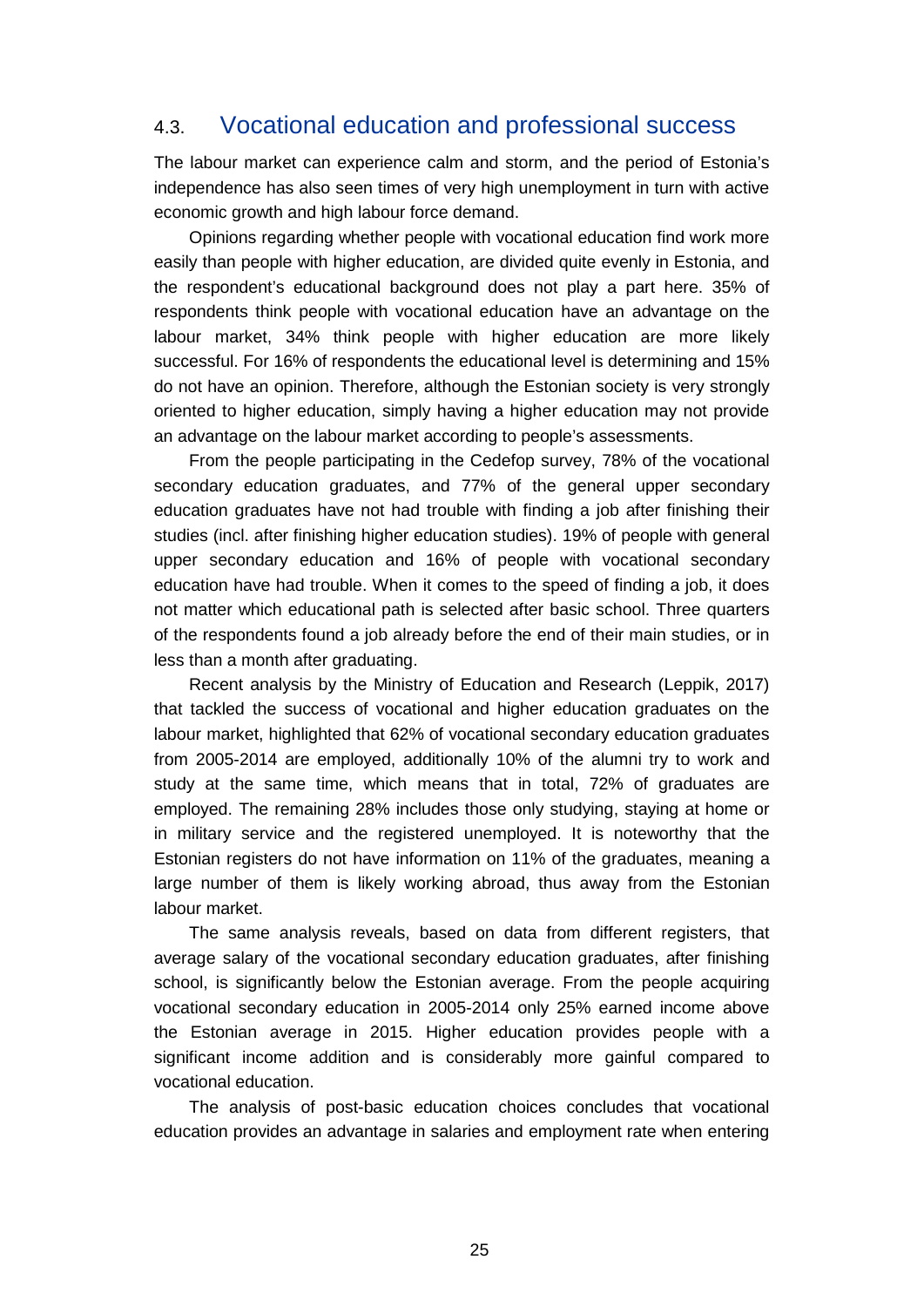the labour market compared to general education, but this effect dissolves over time and throughout life the people with general education are more successful compared to those with vocational education (Järve et al., 2016).

Estonian people are in general satisfied with their professional careers, and the number of satisfied people in Estonia is higher (85%) than the EU average (81%). Choice of education after finishing basic school has not determined how content a person is with their professional life. 85% of people with general upper secondary education and 86% of people with vocational secondary education are satisfied with their professional lives.

Estonian people have very positive attitudes towards the possibilities of vocational secondary education graduates continuing in higher education, but the actual situation is that most of the vocational secondary education graduates do not aspire to higher education. The likelihood and speed of finding a job do not depend significantly on the path chosen after basic school. The majority of Estonian people are happy with their professional careers regardless of which pathway they chose after finishing basic school although based on the administrative data analysis there are differences in the labour martket outcomes between different educational pathways in terms of income levels.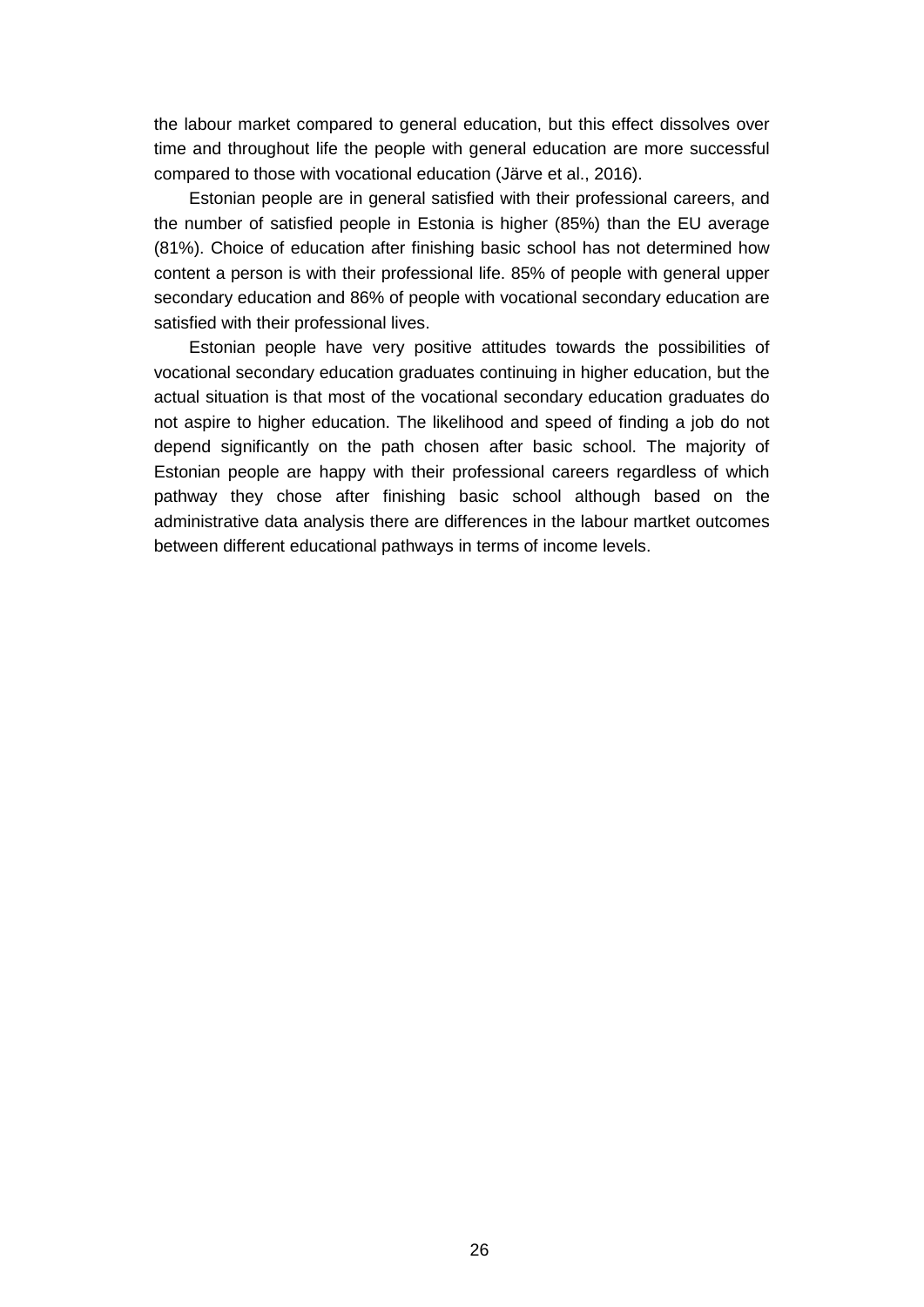## <span id="page-27-0"></span>CHAPTER 5. Main conclusions and recommendations for further research

The results of this survey allow to analyse the residents' opinions on vocational education, which factors affect the young people's choices after basic school, and how well the people who chose vocational education do afterwards compared to those who chose general upper secondary education. It can be concluded based on the survey that the choices young people make after finishing basic school, may not be directly linked to their awareness of vocational education or assessments to vocational education's image or to the future perspectives of a person with vocational education.

Although Estonian people's views and assessments on vocational education are often much more positive than the EU average, quite a small number of young people choose vocational secondary education after basic school. The survey did not give a clear answer as to why.

According to the popular belief supported by actual data on the labour market outcomes of graduates, higher education ensures better coping and security on the labour market. This is one of the reasons why higher education is valued highly in Estonia. Although according to the survey results, vocational secondary education is not considered a barrier when applying for higher education, vocational secondary education remains mainly a choice for those who have not been successful learners in basic school, and who are more oriented towards the labour market, and because of that stop aspiring towards higher education later.

The survey method sets several limits for interpreting the results - significant time may have passed from studying, and assessments of the decision to continue learning or learning experience given in retrospect may be affected by the latter experience. It is definitely necessary to analyse the survey results considering the social-demographic features of the respondents (gender, age, ethnic background, place of residence). It is also important to analyse the experience of those who have finished their upper secondary education studies recently and draw conclusions regarding the content and organisation of modern upper secondary education.

Although this survey provided some answers to important questions and proved that the general image of vocational education in Estonia is good, it also raised new questions that need answers in future surveys, incl. what should be the suitable upper secondary education model for Estonia, which would consider the employers' needs and expectations of the society.